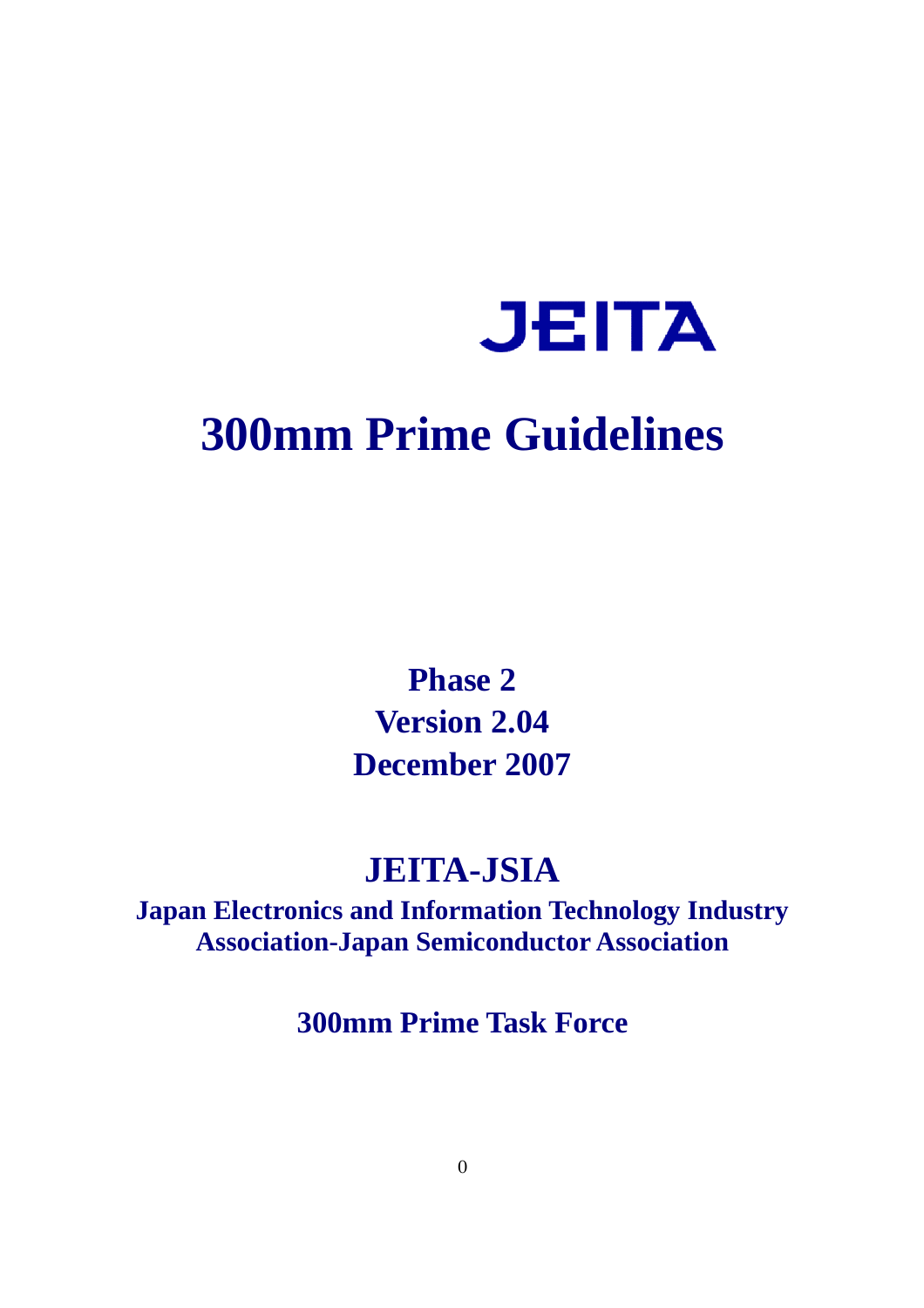# **Contents**

| 1.1.  |                                                                                         |  |
|-------|-----------------------------------------------------------------------------------------|--|
| 1.2.  |                                                                                         |  |
| 1.3.  |                                                                                         |  |
|       |                                                                                         |  |
|       |                                                                                         |  |
| 2.1.  |                                                                                         |  |
| 2.2.  | Production equipment quality assurance across business boundary 9                       |  |
| 2.3.  | Hierarchical Assurance of equipment's process execution performance 10                  |  |
| 3.    |                                                                                         |  |
|       |                                                                                         |  |
| 3.1.  |                                                                                         |  |
| 3.2.  |                                                                                         |  |
| 3.3.  |                                                                                         |  |
| 3.4.  | Critical values provision of equipment performance healthiness determination  14        |  |
| 3.5.  |                                                                                         |  |
| 3.6.  | Improved efficiency in equipment engineering data collection and data utilization<br>16 |  |
|       |                                                                                         |  |
| 3.7.  |                                                                                         |  |
| 3.8.  |                                                                                         |  |
| 3.9.  |                                                                                         |  |
| 3.10. | Focus on Machine-to-Machine/Chamber-to-Chamber differences 21                           |  |
| 4.    |                                                                                         |  |
| 4.1.  |                                                                                         |  |
| 4.2   | Equipment capability performance conditioning and adjustment not linked to              |  |
| 4.3   |                                                                                         |  |
| 4.4   |                                                                                         |  |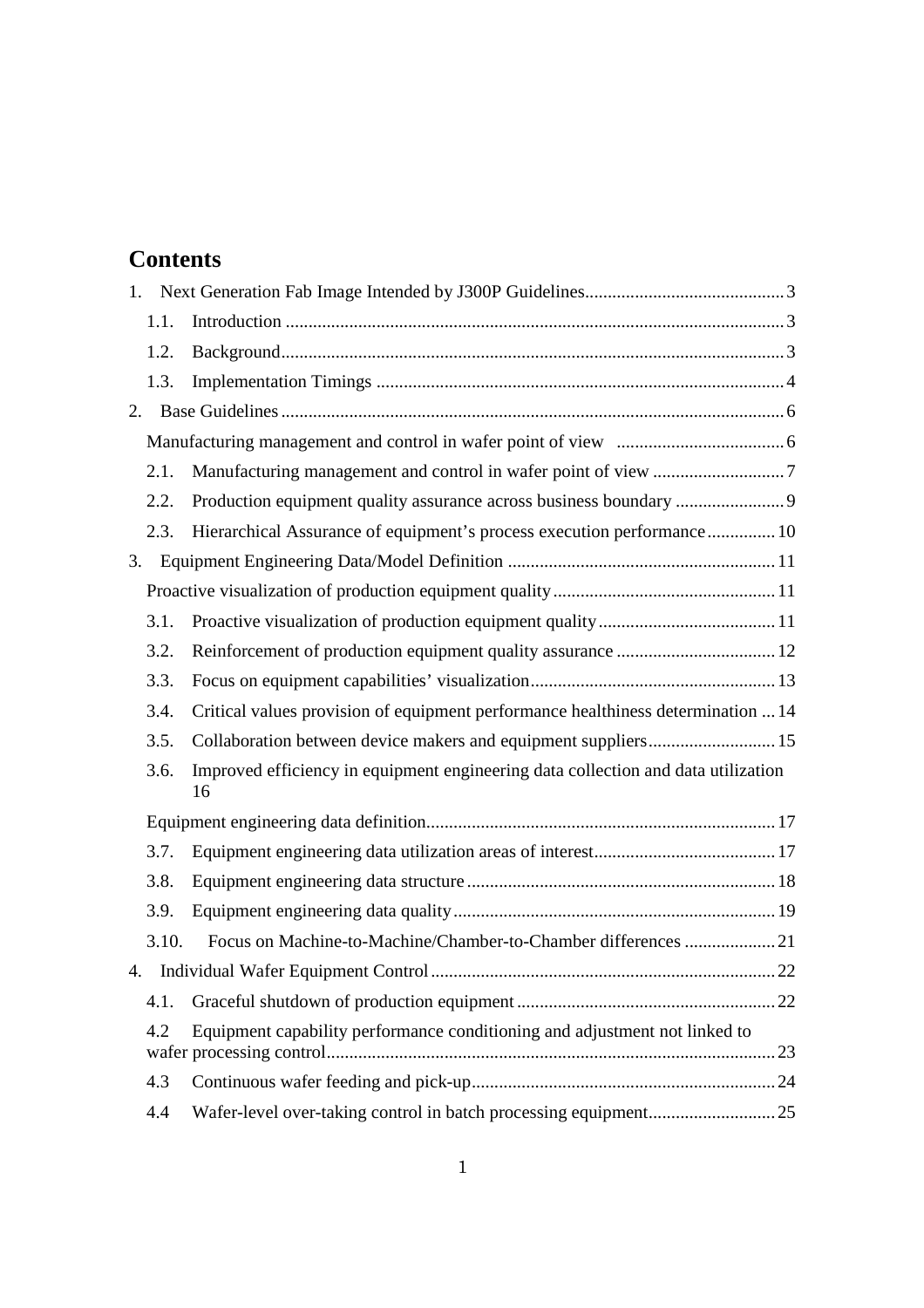|        | 4.5 |                                                                   |  |  |
|--------|-----|-------------------------------------------------------------------|--|--|
|        | 4.6 |                                                                   |  |  |
|        | 4.7 |                                                                   |  |  |
| 5      |     |                                                                   |  |  |
|        |     |                                                                   |  |  |
|        | 5.1 |                                                                   |  |  |
|        | 5.2 |                                                                   |  |  |
|        | 5.3 |                                                                   |  |  |
|        | 5.4 |                                                                   |  |  |
|        | 5.5 | External utilization of equipment internal counter information 31 |  |  |
|        | 5.6 |                                                                   |  |  |
| 6      |     |                                                                   |  |  |
|        | 6.1 |                                                                   |  |  |
|        | 6.2 |                                                                   |  |  |
|        |     |                                                                   |  |  |
|        | 6.4 |                                                                   |  |  |
| $\tau$ |     |                                                                   |  |  |
| 8      |     |                                                                   |  |  |
| 9      |     |                                                                   |  |  |

# **Figures:**

| <b>Figure 1:</b> Paradigm shift for the next generation semiconductor factory           |  |
|-----------------------------------------------------------------------------------------|--|
| <b>Figure 2:</b> Cycle time visualization concept from wafer point of view              |  |
| <b>Figure 3:</b> Counter measure examples for productivity losses by Dandori operations |  |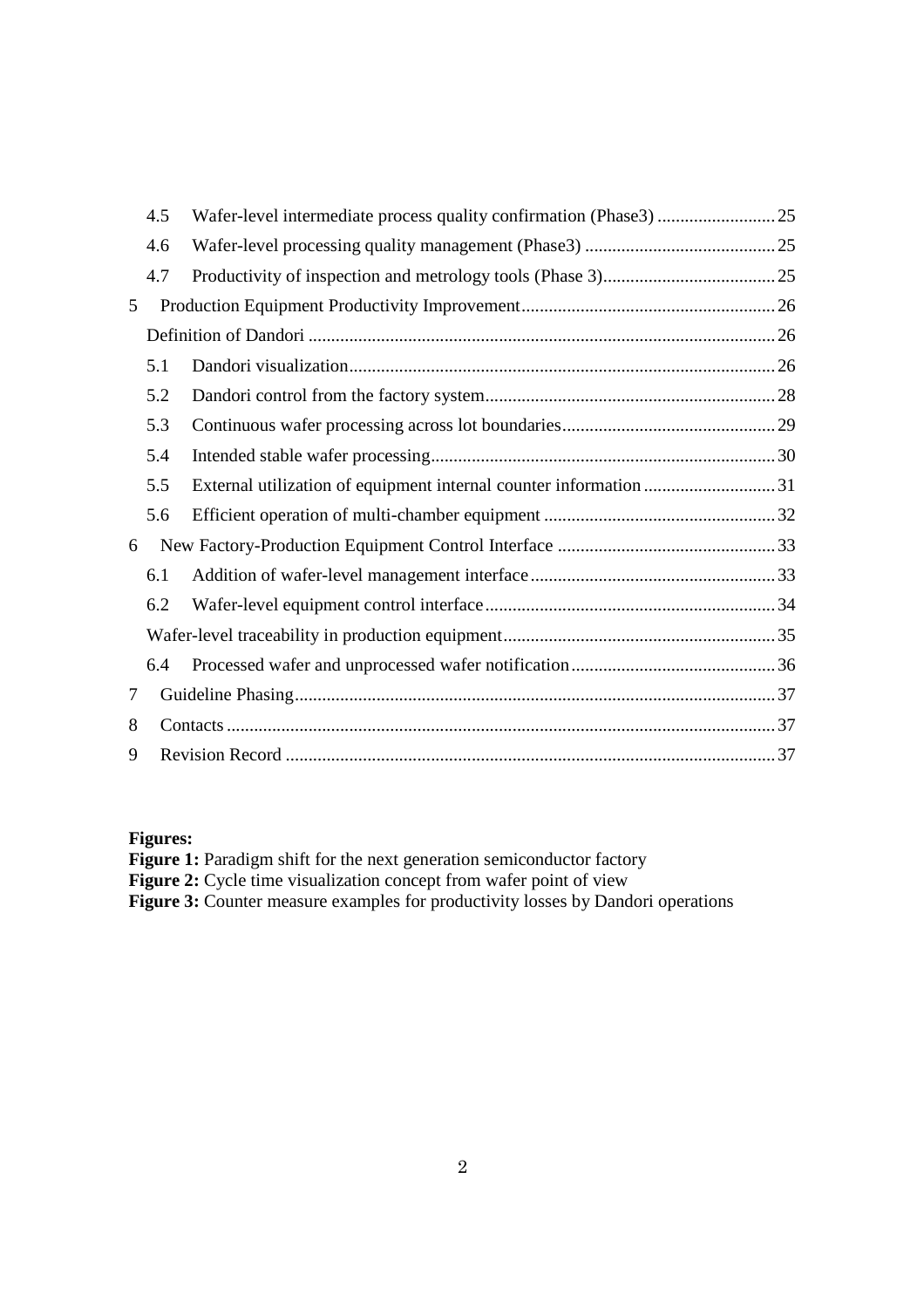# **1. Next Generation Fab Image Intended by J300P Guidelines**

# *1.1. Introduction*

This guideline booklet has been developed by 300mm Prime Task Force affiliated with JEITA-JSIA (Japan Electronics Information Technology Association Japan-Japan Semiconductor Industry Association) Technology Committee, hereafter *J300P Task Force* since April 2006. The area of the guideline requirements is limited to production equipment and related peripheral capabilities per the agreement made among the JEITA-JSIA member companies.

This set of guidelines is expansion of the existing global guidelines (*GJG300: Global Joint Guidance for 300mm Semiconductor Factory CIM and EEC: Equipment Engineering Capabilities Guidelines*) to capture the requirements in the next generation semiconductor fabs as reduction in production cycle time, more stable and elaborate process outcome controllability, and, reinforced productivity in the production equipment. J300P Task Force reviewed the existing guidelines of both GJG300 and EEC. J300Ptask Force found they are *all* reusable except for new additional requirements that are collected in this booklet. Phase 1 guidelines focus on wafer point of view visualization of factory and equipment activities and equipment quality, and phase 2 guidelines focus on equipment controllability, and phase 3 guidelines are planned to focus on inspection and metrology equipment and process quality control.

# *1.2. Background*

First generation 300mm factories have been designed for thorough factory automation and built worldwide basis. There are following problems in terms of productivity and a paradigm shift in the manufacturing methodology now being sought.

- (1) Wafer-level process outcome control capability in response to process node advancement
- (2) Productivity and cycle time improvement in response to rapidly changing business requirement

Figure 1 shows the image of above mentioned paradigm shift in semiconductor factory and its manufacturing methodology. This figure was created by STRJ and presented in 2005 winter ITRS meeting.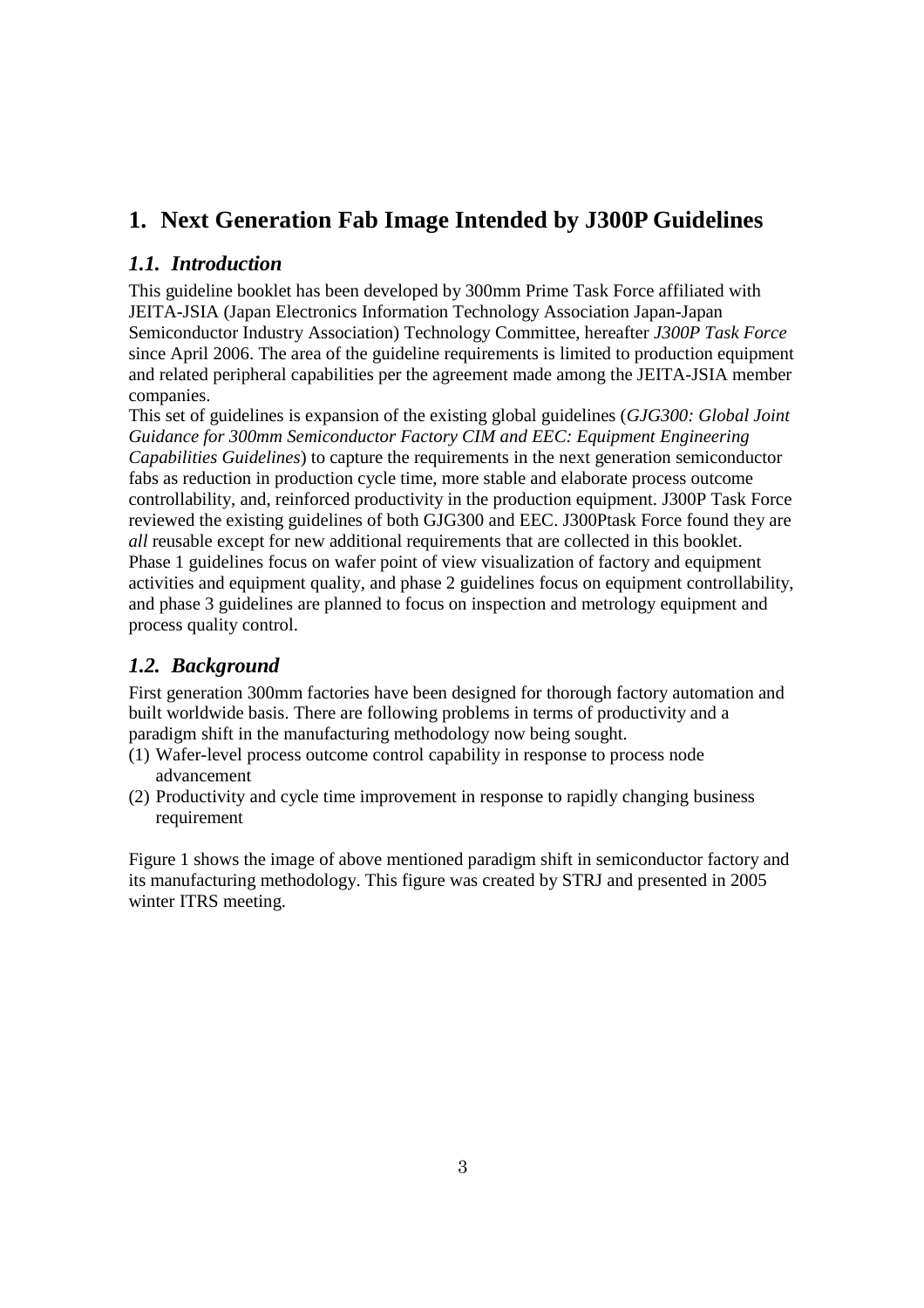

Figure 1: **Paradigm shift for the next generation semiconductor factory**

STRJ disclosed following manufacturing concepts in the preceding past 6 years to this guideline development; *e-Manufacturing, Agile-Manufacturing, Engineering Chain management, Equipment Engineering System, Proactive Visualization, Hierarchical Strategic Quality Assurance*. J300P Task Force formulated requirements as guidelines out of these manufacturing concepts with a focus on productivity, cycle time improvement, and, waste reduction.

# *1.3. Implementation Timings*

Followings are implementation timings of the capabilities required in this guideline.

# **2008**

Completion of equipment engineering data contents and data provision readiness that are asked in the base guidelines

Standardization of structured information of wafer's attributes and status **2009**

Implementation of wafer traceability information from wafer point of view Completion of standardization for equipment capability and relevant data models Standardization of information definition for Dandori visualization

Implementation of graceful shut down of equipment that are asked in the individual wafer equipment control guidelines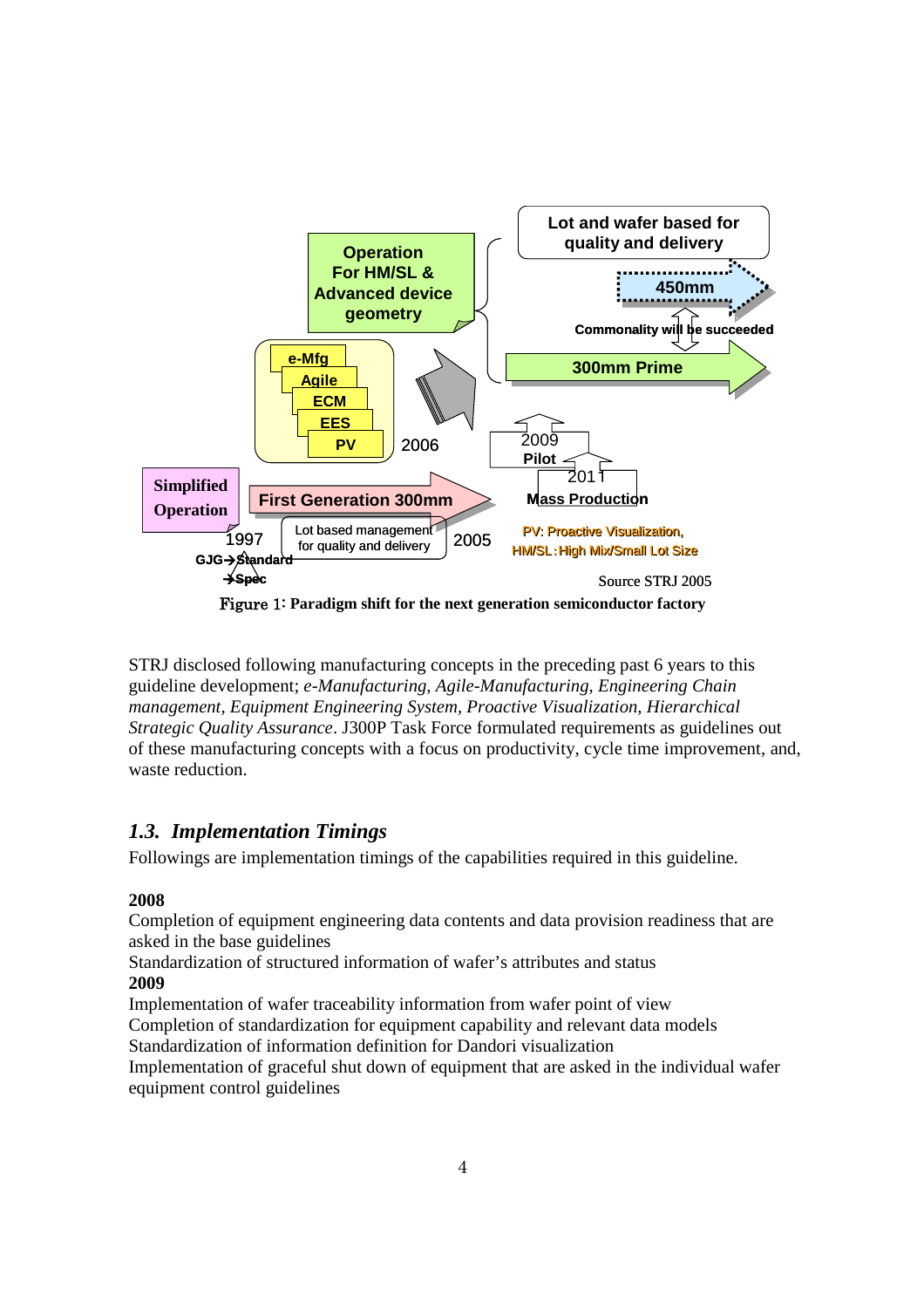Standardization of wafer management information at the interface between production equipment and factory for wafer

# **2010**

Standardization and implementation of those wafer-level control capabilities required in sections 4 through 6.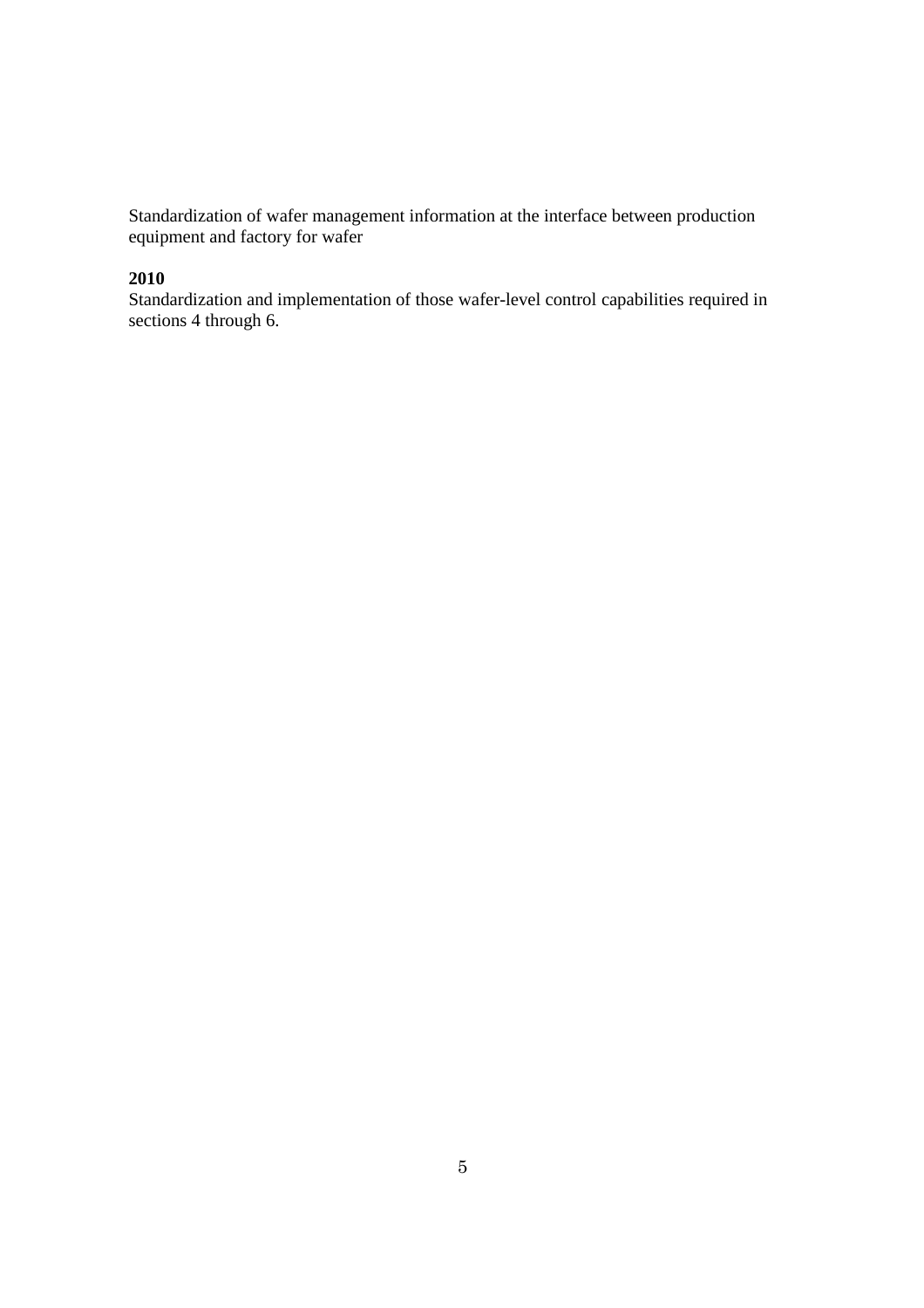# **2. Base Guidelines**

# *Manufacturing management and control in wafer point of view*

Wafer processing operations are graphically represented in Figure 2. A lot has been defined as a carrier containing 25 wafers and most of the production information has been defined based on this lot definition, and manufacturing is controlled and executed on this lot basis and the relevant information is gathered as well.

For the further improvement of the cycle time and productivity it will become important to utilize individual wafer's movement information that describe all experienced states in the course of fabrication at individual wafers internal and external to the equipment together with equipment operation log data. The scope of the base guidelines is that equipment productivity and equipment process control activities are to be analyzed at individual wafer-level so as to visualize individual wafer activities as well as productivity losses that have not been explored in the past in a comprehensive manner.

Phase 1 base guidelines present the requirements for factory activity visualization from the viewpoint of individual wafers and from the other conventional viewpoints as well such as factory resource view. Phase 2 base guidelines present the requirements for factory control from the viewpoint of individual wafers and from the other viewpoints such as equipment's *Dandori* control and equipment capability performance's chronicle drift compensation. The viewpoint of individual wafers requires structured information of wafer's attributes and status. This structured information needs to be standardized urgently. GL requires equipment to have wafer-level traceability based on this structured information as well.



**Figure 2:** Cycle time visualization concept from wafer point of view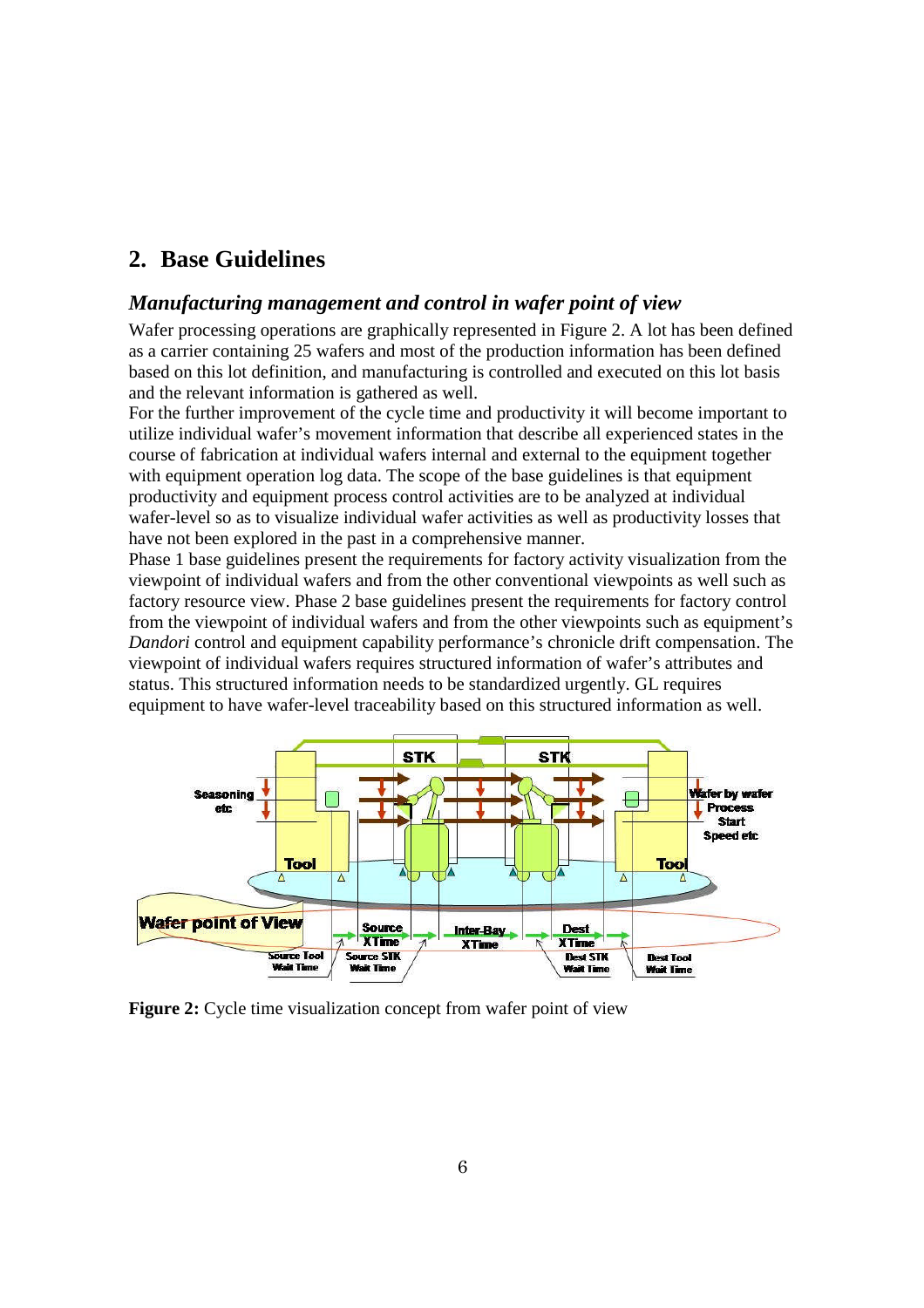# *2.1. Manufacturing management and control in wafer point of view*

Manufacturing management and control information shall be designed to allow elaborated wafer view utilization both in the factory and equipment systems.

**Who to implement this guideline:** Equipment suppliers and device makers **Who to use this guideline:** Equipment suppliers and device makers

#### **Background and purposes:**

For the consistent improvement both in the cycle time and productivity it will become important to utilize factory information comprising of individual wafer's movement information that describe all experienced states in the course of fabrication internal and external to the equipment in conjunction with hierarchically structured relevant equipment activity log data. Wafer view factory information such as cycle time and waiting time information has been defined by individual device makers. The equipment activity information from the wafer viewpoint such as wafer movement upon load port transfer and equipment internal transfer events are provided by equipment suppliers in their specific manner. Wafer view information utilization will play an even more important role in the context of more complex and finer geometry fabrication.

### **Standards:**

1. Wafer view cycle time related data such as individual wafers' waiting time, process time need clear definitions. Wafer view cycle time related data are to be defined to have a hierarchical structure in the standard.

2. The wafer-level traceability data shall be defined to have finer granularity in comparison to the lot-based traceability data. Particularly event data upon equipment's state changes shall be defined with high granularity for standardization.

Examples of data definitions that require standardization:

Time duration of equipment internal fabrication or fabrication related operations from the viewpoint of individual wafers

Graphical representation methods of equipment internal paralleled operations on multiple wafers,

Discrete waiting time segments for individual wafer that comprise overhead time of individual wafers (known as B values):

Across the factory-equipment boundary;

Time of "paper work" of wafer carrier acceptance

Physical transfer time and some wait time

External to equipment;

Wait time for a carrier to be transported

Wait time in a queue

• Internal to equipment: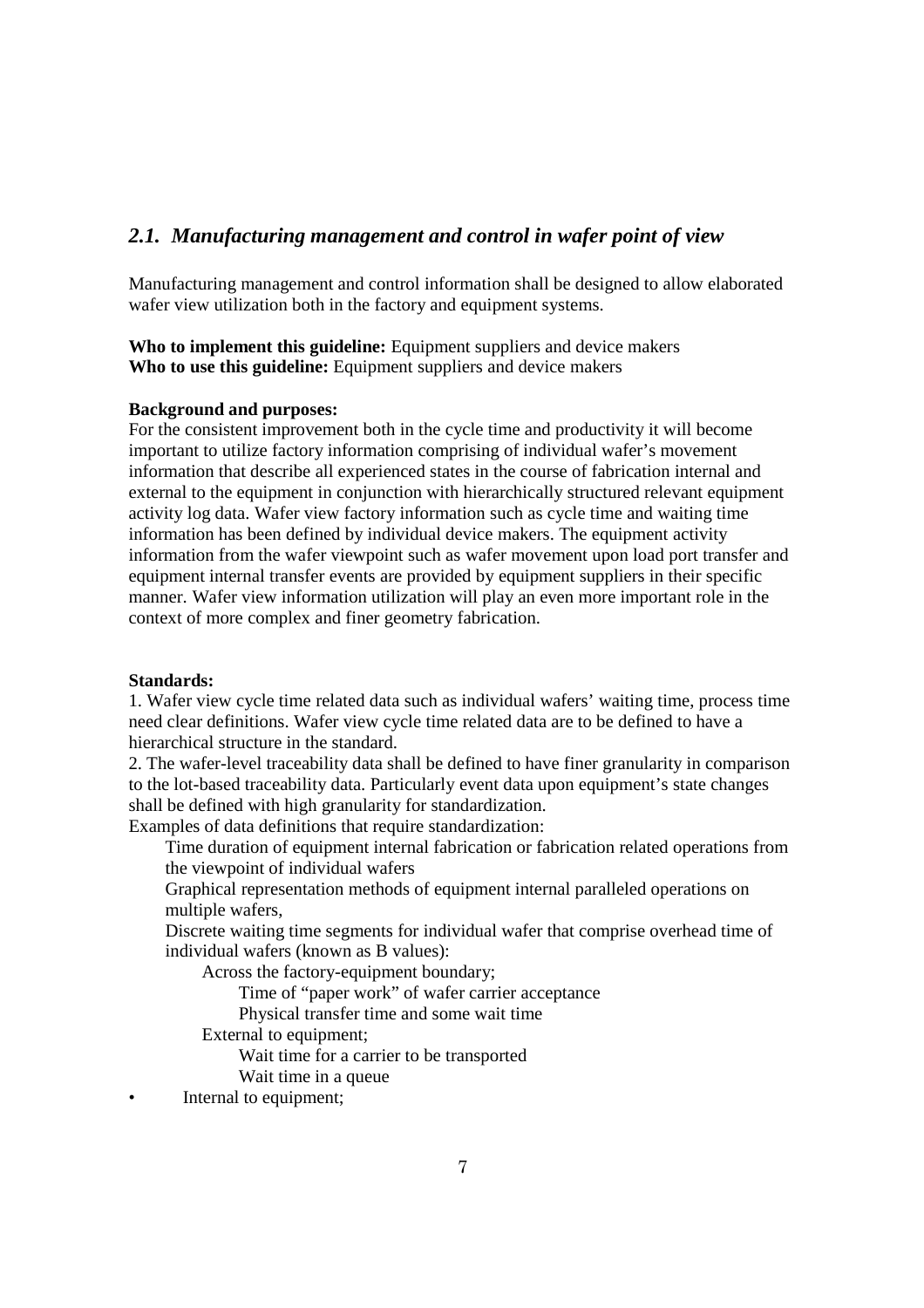Time segments that cannot be hidden by parallelism of equipment internal processes that add up to the total lot cycle time

Production time discontinuity between consecutive 2 lots with different recipes

Time needed for batch formation

Cleaning and seasoning time, time used for particle check

Wait to time for manual operation, wait time for quality judgment, etc. Wafer traceability information element examples:

Process sequences log data for individual wafers, Wafer rotation at relevant wafer positions, equipment group, equipment, equipment modules that individual wafers went through, carriers in which that wafer was contained

Examples of event data that support above mentioned wafer view data utilization; Event of equipment status changes, its contents, and, event data definition in terms of engineering specifications and structural definition that contains relevant context information.

# **Remarks:**

None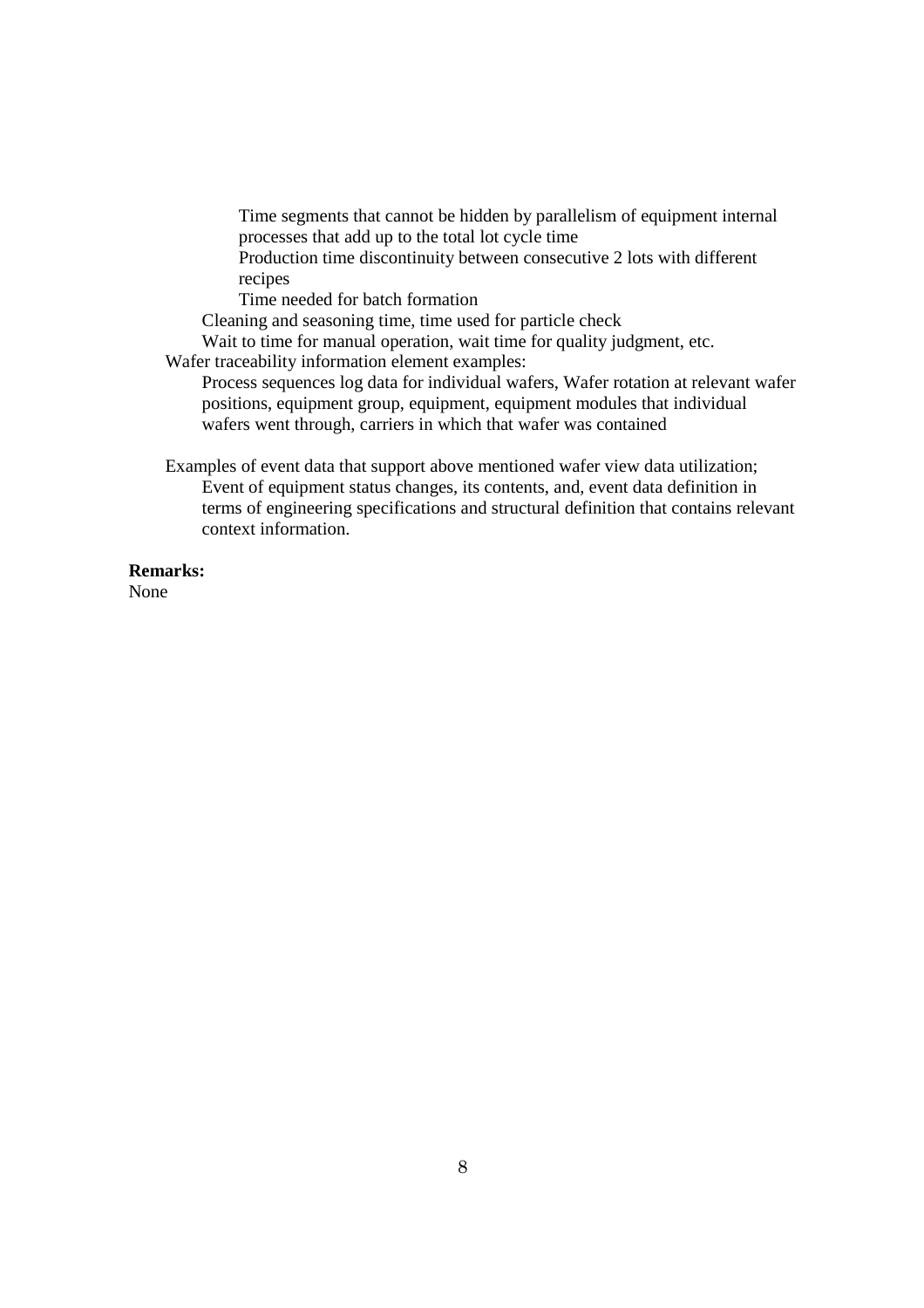# *2.2. Production equipment quality assurance across business boundary*

Production equipment quality shall be visualized, traced, and maintained across the equipment supplier-device maker business boundary.

**Who to implement this guideline:** Equipment suppliers and device makers **Who to use this guideline:** Equipment suppliers and device makers

#### **Background and Purposes:**

Production equipment quality is built into the equipment in the manufacturing process. This equipment quality will be succeeded and used in device maker's production line. It is important that quality maintenance and improvement activities at the equipment supplier and those at the device maker are mutually interrelated so as to improve the quality and efficiency of equipment engineering operations at both parties.

#### **Standards:**

Standard requirements will be described in the dependent lower level guidelines. For the implementation of this guideline following standardization efforts are required in plural industry domains.

#### **Consortia campaign:**

Business model study of Enhanced Equipment Quality Assurance For EEQA see *http://jeita-smtc.elisasp.net/*

Implementation encouragement by consortia: Following publications Establishment of EEQA's technical procedure as a common knowledge Format of EEQA contents sheet EEQA contents standardization of well-known equipment capabilities Standardization of EEQA equipment engineering data and data specifications EEQA equipment engineering data reutilization

Remarks:

Business model study as an industry is required for implementation of this guideline. Industry organizations from both equipment suppliers and device makers should conduct mutual and open investigation. For effective and proactive visualization of equipment quality each party should prepare to propose the equipment quality visualization contents. Device makers' active support of equipment suppliers' reutilizing the EEQA data for the further equipment quality improvement should become a common practice.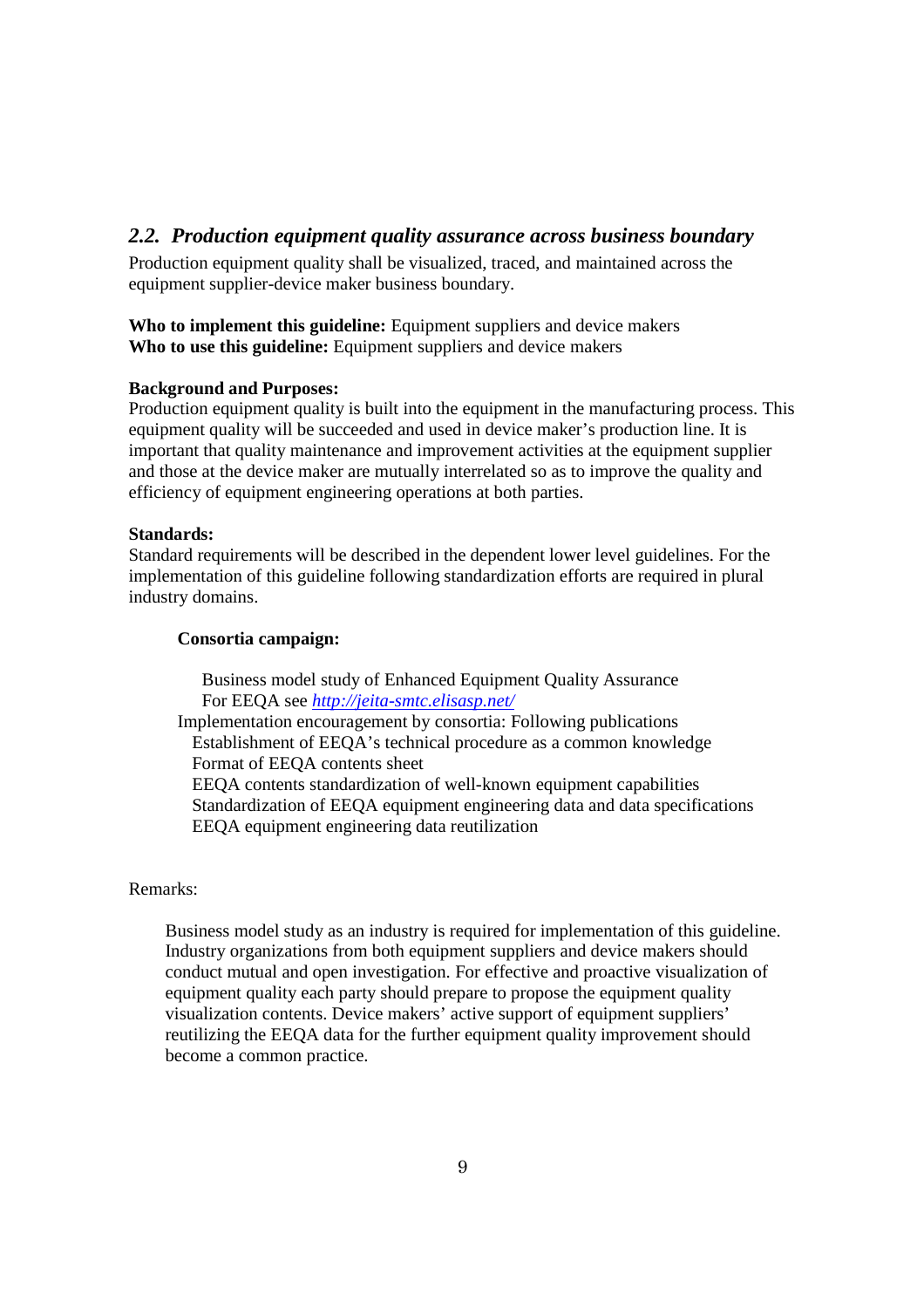# *2.3. Hierarchical Assurance of equipment's process execution performance*

Equipment's process execution performance quality (such as low failure rate, short equipment state validation time, low process outcome quality fluctuation, reduced machine-to-machine or chamber-to-chamber difference, shall be assured in accordance to equipment's hierarchical logical structure model. This quality validation shall be performed prior to equipment's acceptance to the production line by the equipment supplier. This quality assurance should be performed at needed frequency after the acceptance. The EEQA data shall be able to be shared between the equipment supplier and the device maker.

**Who to implement this guideline:** Equipment suppliers and device makers **Who to use this guideline:** Equipment suppliers, device makers, and third parties

### **Background and purposes:**

Selected equipment engineering data sharing is required between the equipment supplier and the device maker for sufficient information support to maintain the equipment at the specified performance. Data selection shall be decided by collaboration between the equipment maker and the device maker.

#### **Standard:**

Hierarchical equipment logical structure (equipment level capability layer, equipment module level capability layer, part level capability layer) should be standardized.

### **Remarks:**

Equipment reliability improvement is important to semiconductor manufacturing where inherent feature shrinkage continues. Scientific approach to the more stable equipment performance is eagerly expected with hierarchical quality traceability being in place from low component level to the whole equipment level.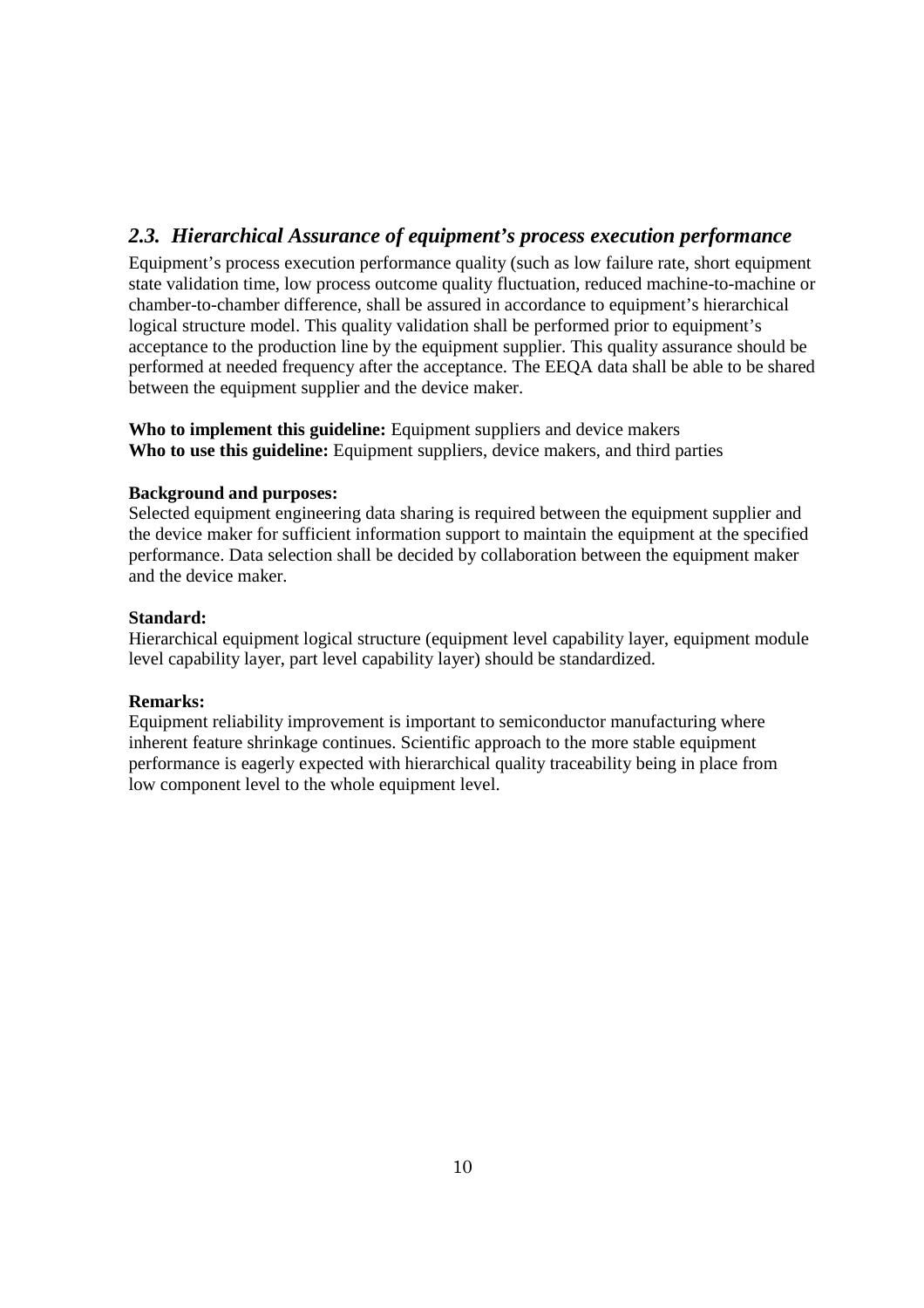# **3. Equipment Engineering Data/Model Definition**

# *Proactive visualization of production equipment quality*

# *3.1. Proactive visualization of production equipment quality*

Production equipment quality shall be visualized with sharable healthiness and productivity evaluation methods and evidence data, and that visualized information shall be able to be reutilized.

**Who to implement this guideline:** equipment suppliers and device makers **Who to use this guideline:** Equipment suppliers and device makers

# **Background and purposes**

Production equipment is the most important factory resource and its quality influences semiconductor product quality, cost, delivery time. Therefore the equipment quality validation at the time of acceptance to the production line and the equipment quality maintenance and tracking are very important equipment engineering operations. They need to be consequentially reinforced with scientific equipment engineering data.

### **Standard:**

Equipment quality validation procedure shall be standardized. Equipment engineering data for equipment quality description and evidence shall be standardized.

# **Remarks**: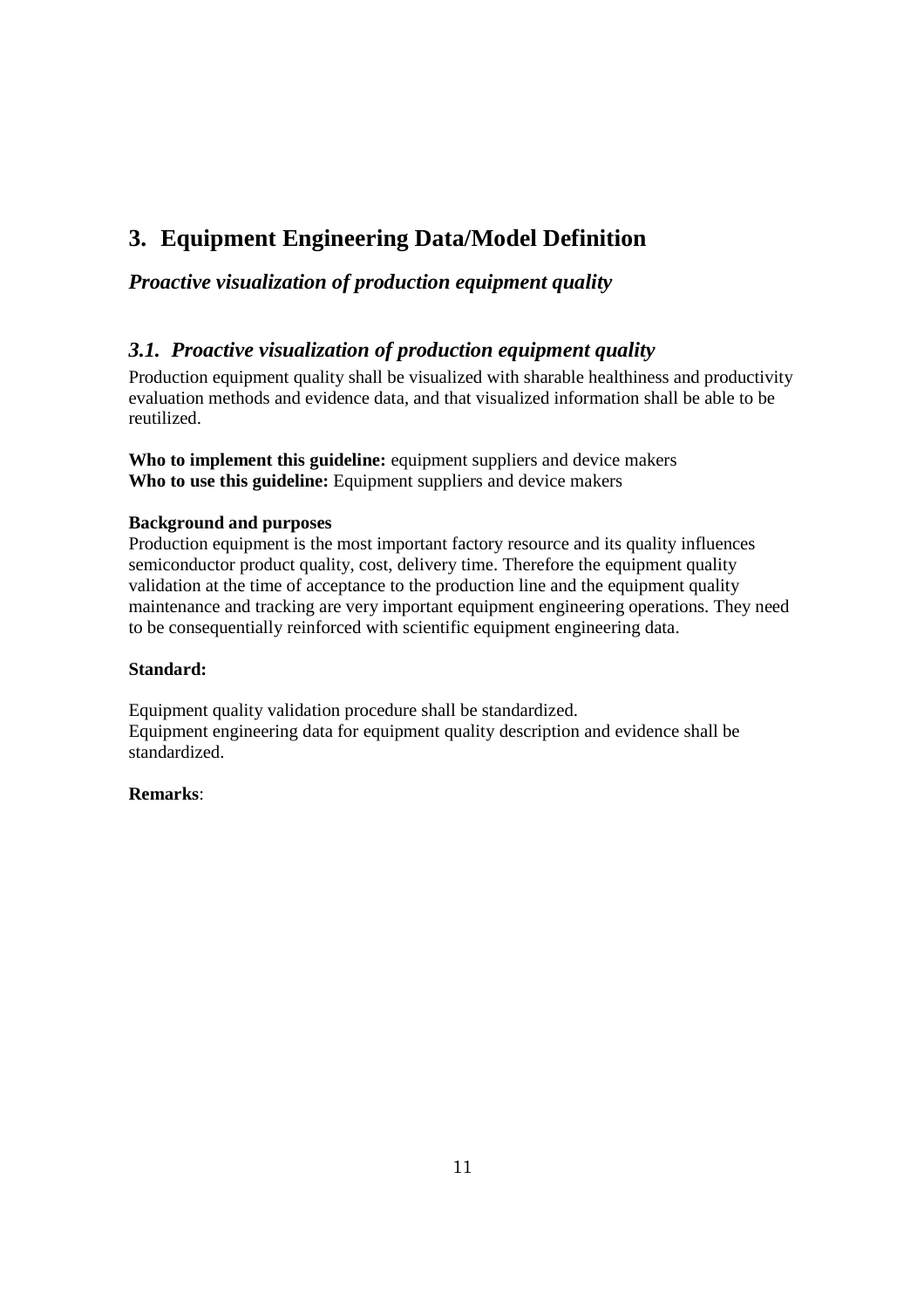# *3.2. Reinforcement of production equipment quality assurance*

Production equipment quality visualization, assurance, validation, and, trace shall be reinforced with using steadily available equipment engineering data from the production equipment.

# **Who to implement this guideline:** Equipment suppliers Who to use this guideline: Equipment suppliers and device makers

# **Background and purposes:**

Currently available on-line equipment data is not utilized in a positive manner for production equipment quality assurance. Equipment capabilities shall be tuned, validated for performance with using steadily available equipment engineering data for the purpose of enhancing equipment quality assurance. Production equipment performance visualization and maintenance should use this steadily available equipment engineering data so as to succeed the initial equipment performance validation by using the same data.

# **Standard:**

None

# **Remarks;**

See guideline 2.6 for production equipment quality reinforcement.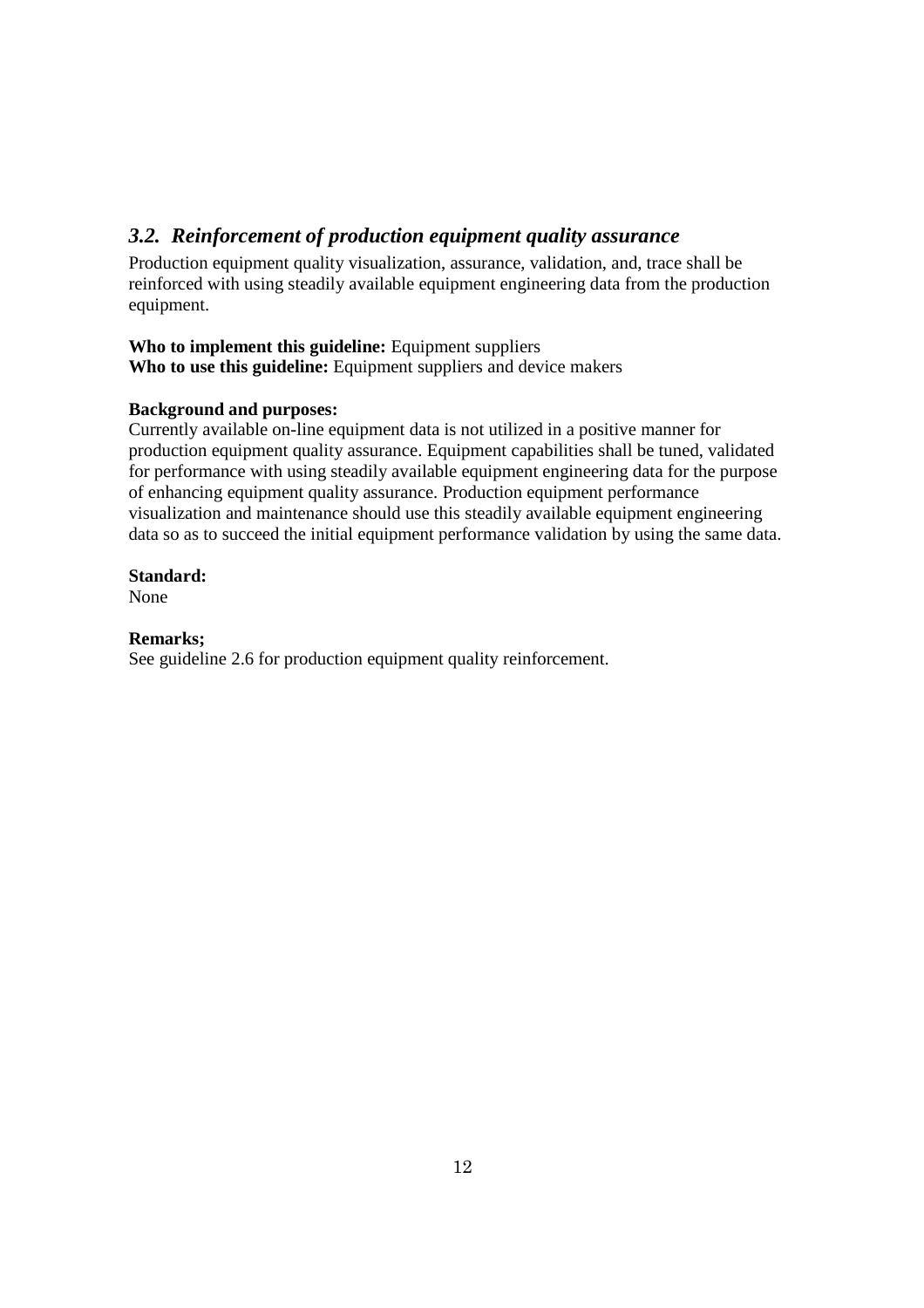# *3.3. Focus on equipment capabilities' visualization*

Visualization of individual equipment capabilities and equipment control capability shall be prioritized in conducting production equipment quality validation, trace, and maintenance operations.

**Who to implement this guideline:** Equipment suppliers and device makers **Who to use this guideline:** Equipment suppliers and device makers

# **Background and purposes:**

An process tool is, for example, consist of process generation means such as reaction condition generation (pressure and reactant concentrations, etc.), wafer temperature adjustment means, wafer transportation means, and such. It is a basic and very first step to examine if individual equipment capabilities are functioning in accordance to their specifications or to what design intended.

# **Standard:**

Validation procedures and the relevant data shall be standardized at least for the principal equipment capabilities.

# **Remarks;**

There are several well-known equipment capabilities in production equipment. These capability performances shall be expressed as logical capability components and to be validated for their performances per these logical definitions. Accumulation of these logical components should validate the whole equipment performance so that that equipment quality is described.

Examples of equipment capability performance focus;

(1) Famous capabilities with well-known high trouble potential such as mass flow controllers, automatic pressure controllers …

(2) Machine-to-machine and/or chamber-to-chamber difference

(3) Repeatability of in-equipment process execution sequence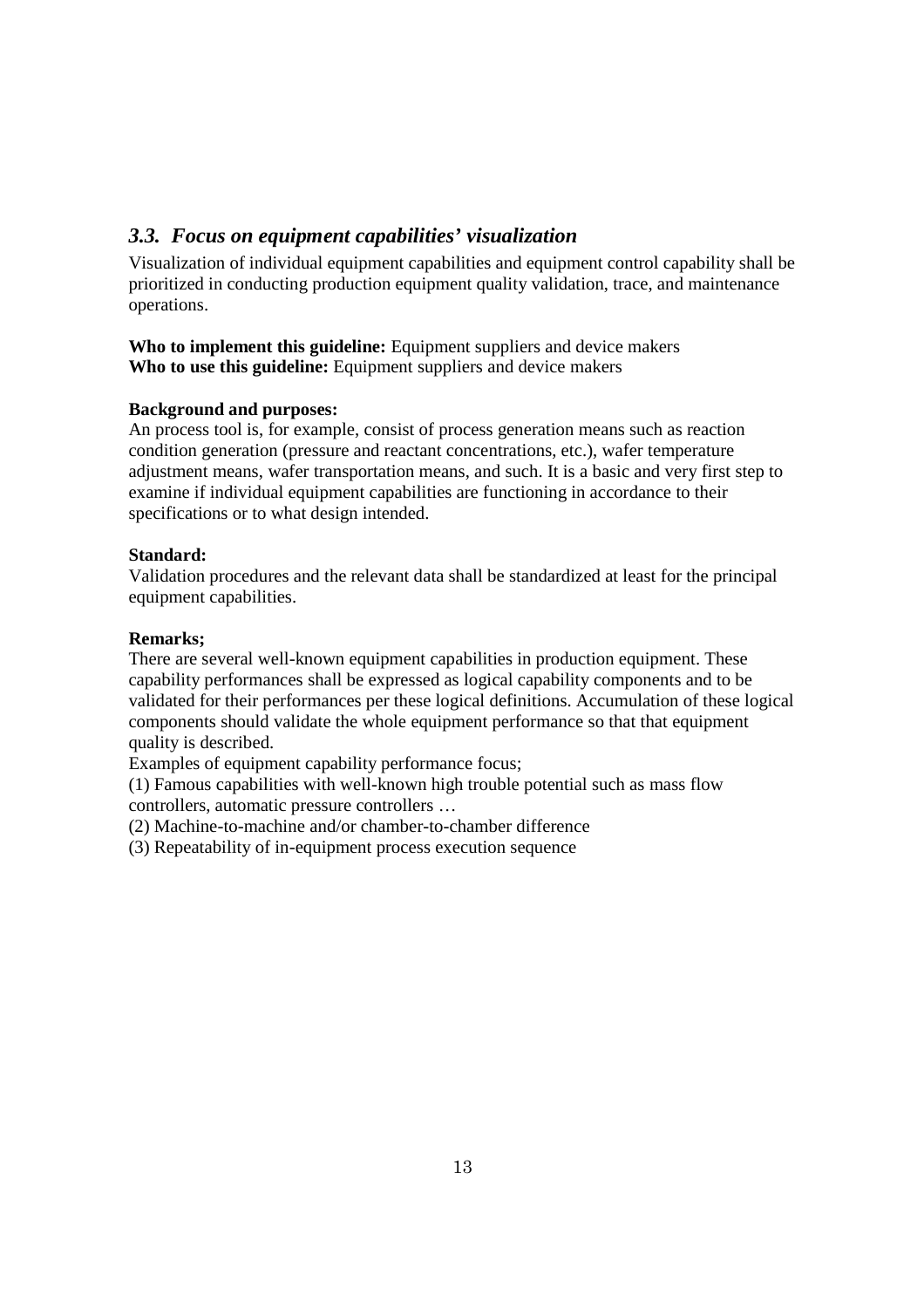# *3.4. Critical values provision of equipment performance healthiness determination*

Equipment supplier shall provide both sets of critical value sets to determine the healthiness of equipment capability performances and/or behaviors for the initial validation at the time of production line acceptance and for the continuous operation in production.

### **Who to implement this guideline:** Equipment suppliers **Who to use this guideline:** Equipment suppliers and device makers

# **Back ground/purposes:**

Currently the critical values to determine the healthiness of an equipment capability performance for the initial validation at the time of production line acceptance and the critical value for the continuous operation in production that is the expectation of the performance stability are not well distinguished, and, hence, equipment suppliers have very often no such pairing design values. This ends up with poor traceability of equipment quality, and examination of particular equipment capability's healthiness is difficult without the provision of critical values for performance stability.

It is expected that the equipment supplier is most knowledgeable about the healthiness definition or designed criteria. Device maker engineers are also knowledgeable enough to set reasonable critical values for healthiness determination from his/her experiences, but not necessarily know all the equipment capabilities and because of their large number it is impossible to cover wide good portion of the capabilities.

# **Standard:**

Behavior models and healthy operation models of principal equipment capabilities shall be standardized.

### **Remarks:**

Equipment supplies are expected to continuously collect field data and proactive equipment quality visualization data to accumulate knowledge so as to elaborate visualization contents such as equipment capability healthiness determination criteria. Equipment suppliers are expected to improve their traceability capability with statistical analysis of equipment quality proactive visualization data from a large number of shipped tools, a large number of process chambers, or large number of individual logical equipment capability components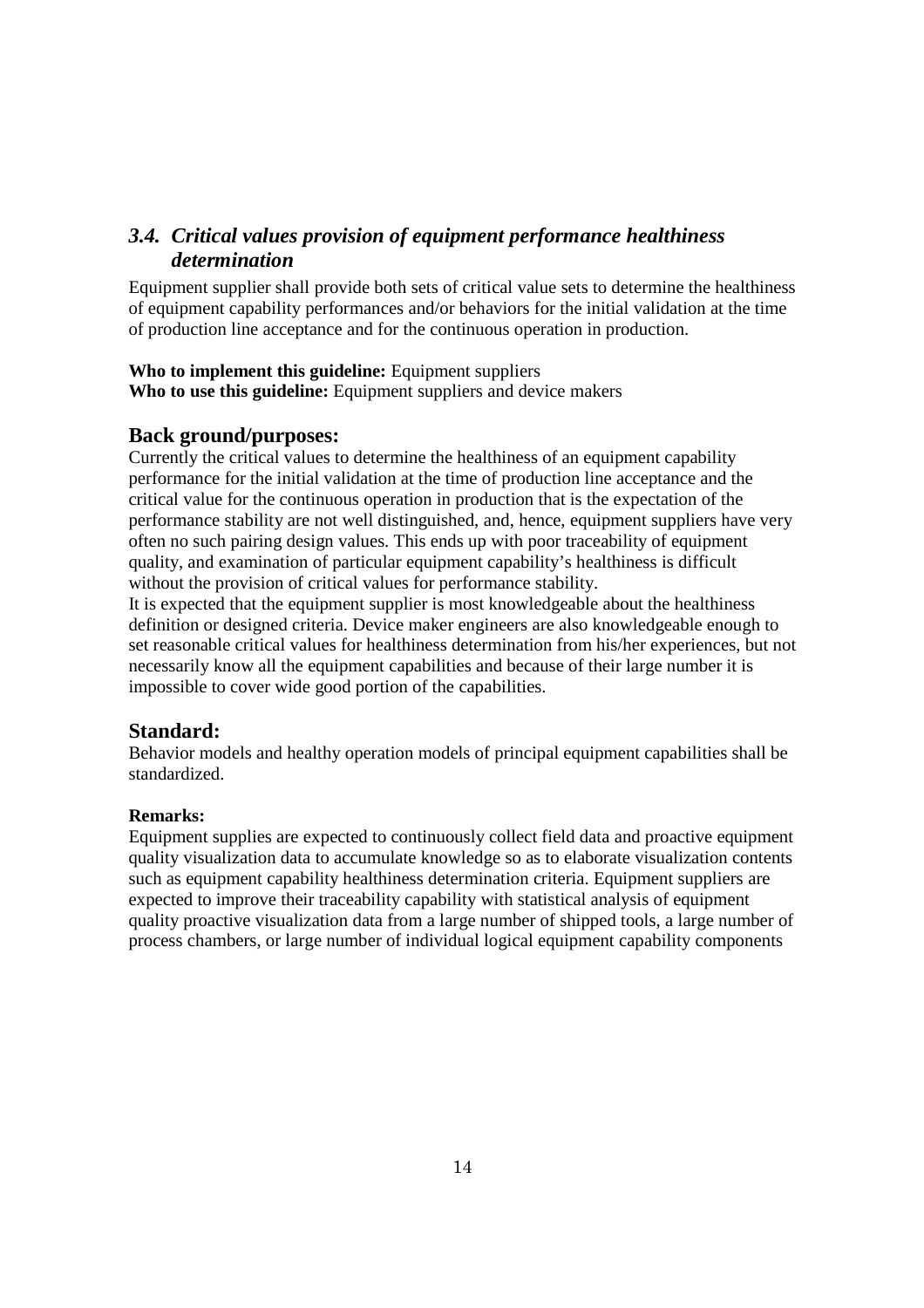# *3.5. Collaboration between device makers and equipment suppliers*

Device makers and equipment suppliers are to investigate and improve the contents of proactive equipment quality visualization collaboratively.

**Who to implement this guideline:** Equipment suppliers and device makers **Who to use this guideline:** Equipment suppliers and device makers

# **Background and purposes:**

Device makers are expected to propose the better contents of proactive equipment quality visualization from their experiences in running the production tool in mass production environment. The equipment quality data obtained for equipment capability validation at the time of production equipment acceptance to the production line shall be used by the equipment suppliers for improvement of equipment quality and services.

# **Standard:**

Typical proactive equipment quality visualization shall be standardized.

Typical measurement methods of productivity and equipment capability performances shall be standardized including important trigger data.

Visualization items of productivity and equipment capability performances shall be distinctly sorted from the viewpoints of factory operation, production equipment, and, product wafers.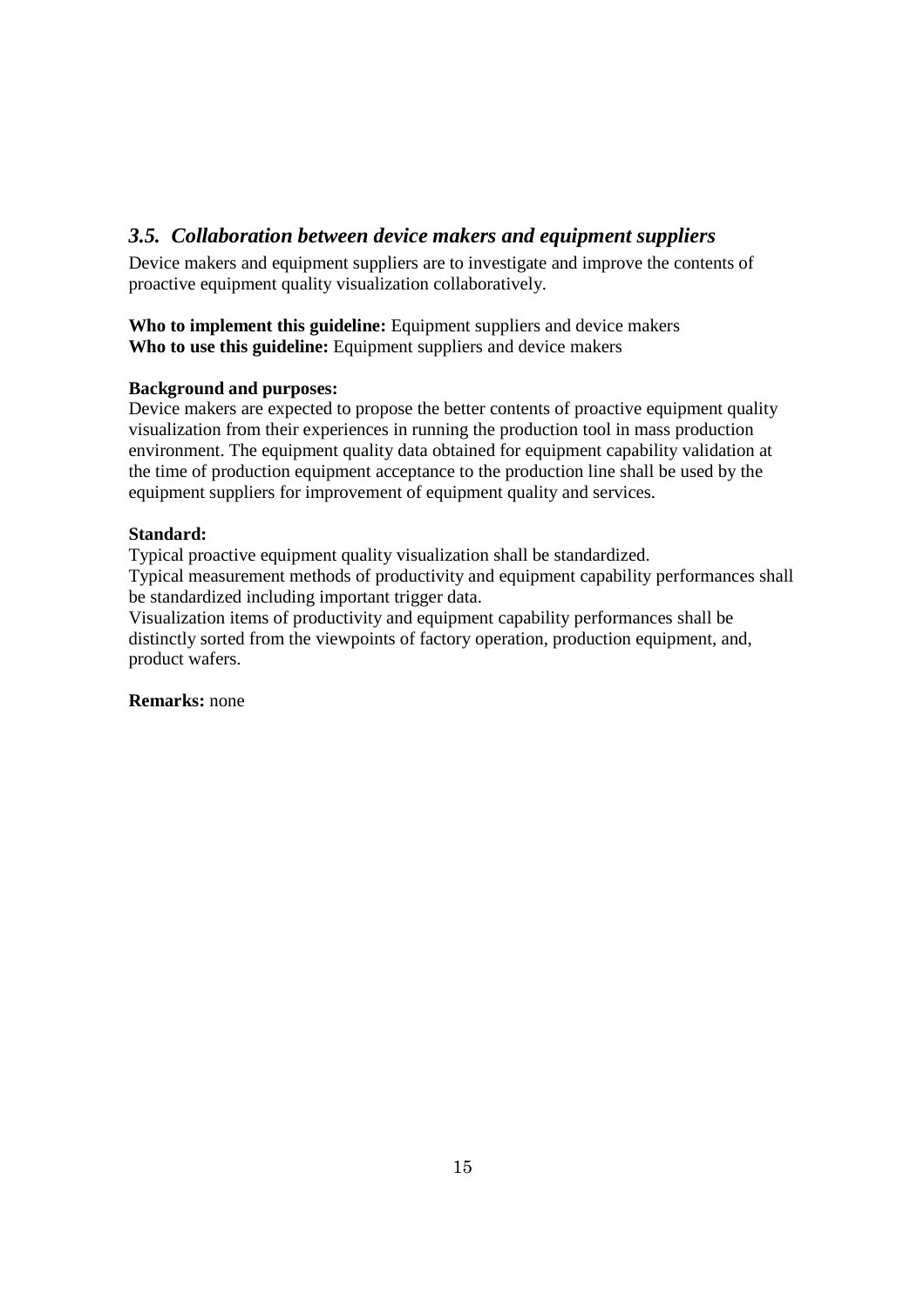# *3.6. Improved efficiency in equipment engineering data collection and data utilization*

Equipment engineering data collection and data utilization shall be systemized with being embedded in the current workflows.

**Who to implement this guideline:** Equipment suppliers and device makers **Who to use this guideline:** Equipment suppliers and device makers

#### **Background and purposes:**

If data gathering and analysis take too long for equipment quality improvement and maintenance, equipment quality visualization with enough coverage and depth cannot be achieved. The data gathering shall be done on-line as much as possible. Furthermore the necessary data extraction, information abstraction, data sorting and accumulation per individual equipment capabilities, statistical determination of individual equipment capability healthiness shall be automated and systemized so that data reliability and healthiness determination reliability are to be improved. This also contributes to establish equipment quality improvement cycles.

While equipment data collection systems have been implemented for years at device makers for process condition data retrieval, equipment suppliers shall implement equipment engineering data collection and utilization system at their own manufacturing sites for proactive equipment quality visualization or enhanced equipment quality assurance with equipment capability level granularity.

#### **Standard:**

Data utilization for proactive equipment quality visualization shall be standardized in terms of the data and its data retrieval capabilities with individual equipment capability granularity and in order to promote efficient equipment engineering data utilization.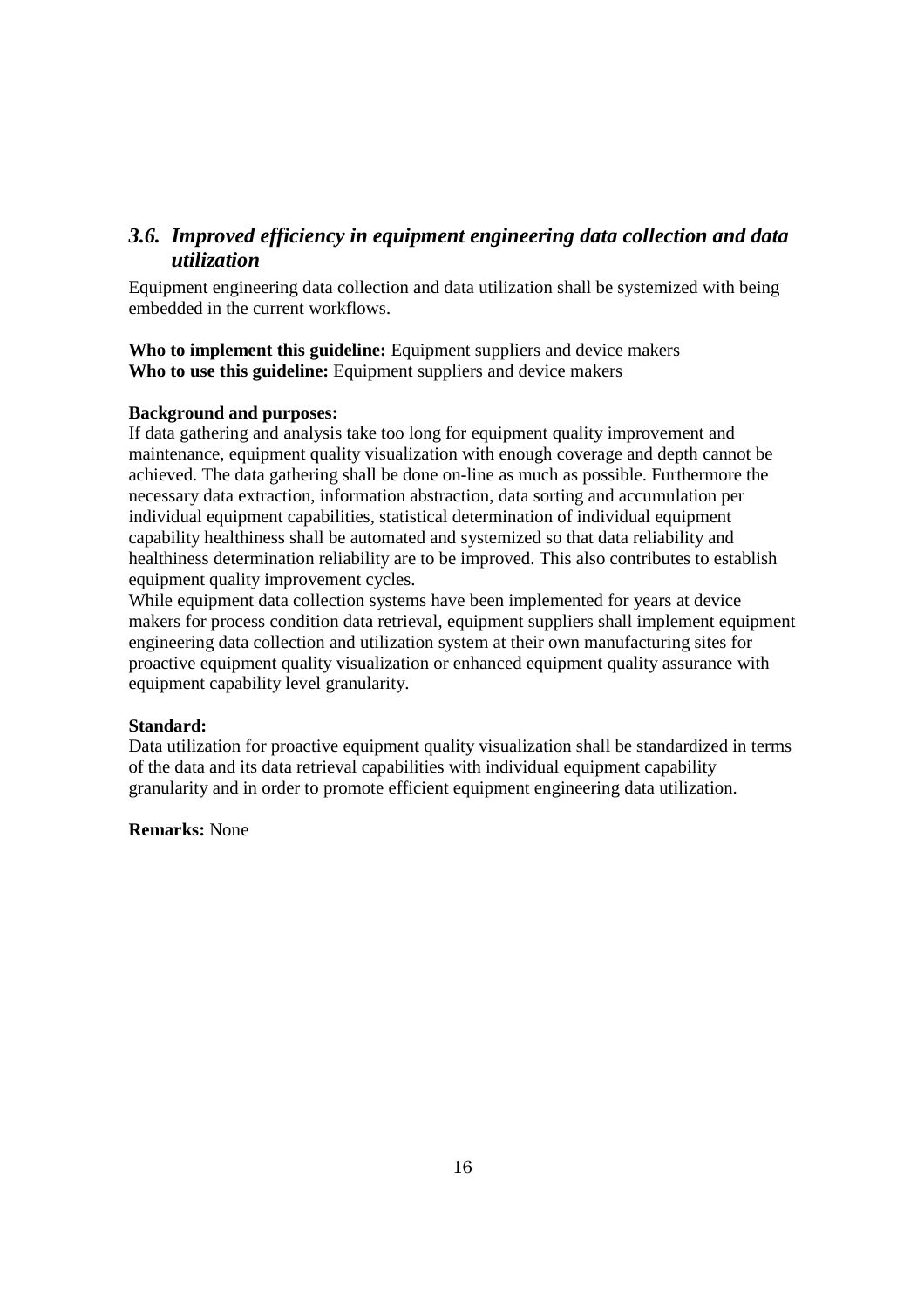# *Equipment engineering data definition*

# *3.7. Equipment engineering data utilization areas of interest*

Production equipment shall provide elemental data for the information used in the various equipment engineering operation areas.

Above-mentioned equipment engineering operation areas should include followings;

- 1. Management and control operations of the factory system view equipment behavior (GEM300)
- 2. Productivity management and improvement operations in terms of OEE, cycle time from the factory system view, equipment view, and, product wafer view.
- 3. Energy consumption management and reduction and consumables management and reduction operations
- 4. Process condition management, monitor, fault detection, and advanced process control operations where process parametric information is mainly used
- 5. Equipment engineering operations such as process tool healthiness monitoring, equipment capability performance validation, malfunction identification, maintenance management where equipment capability activity information is mainly used.

#### **Who to implement this guideline:** Equipment suppliers

**Who to use this guideline:** Equipment suppliers and device makers

#### **Background and purposes:**

The history has been that the equipment data is superimposed onto the SECS communication, and that the main data utilization purpose was to monitor the process conditions. Production equipment is the most precious resource in the factory, and consequently it is involved in many aspects of equipment engineering operations. The equipment engineering data shall be reexamined from above mentioned many aspects of relevant data usage.

#### **Standards:**

Equipment engineering data items, data types, and, relevant context data shall be standardized for each of the equipment engineering operations of interest.

#### **Remarks:**

It is note worthy to mention that equipment does not necessarily provide readily usable information for 5 operation areas. Since there are many data that are used commonly in the 5 equipment engineering operation areas, information extraction from the equipment engineering data shall be done external to the equipment in accordance with targeted operation areas of interest.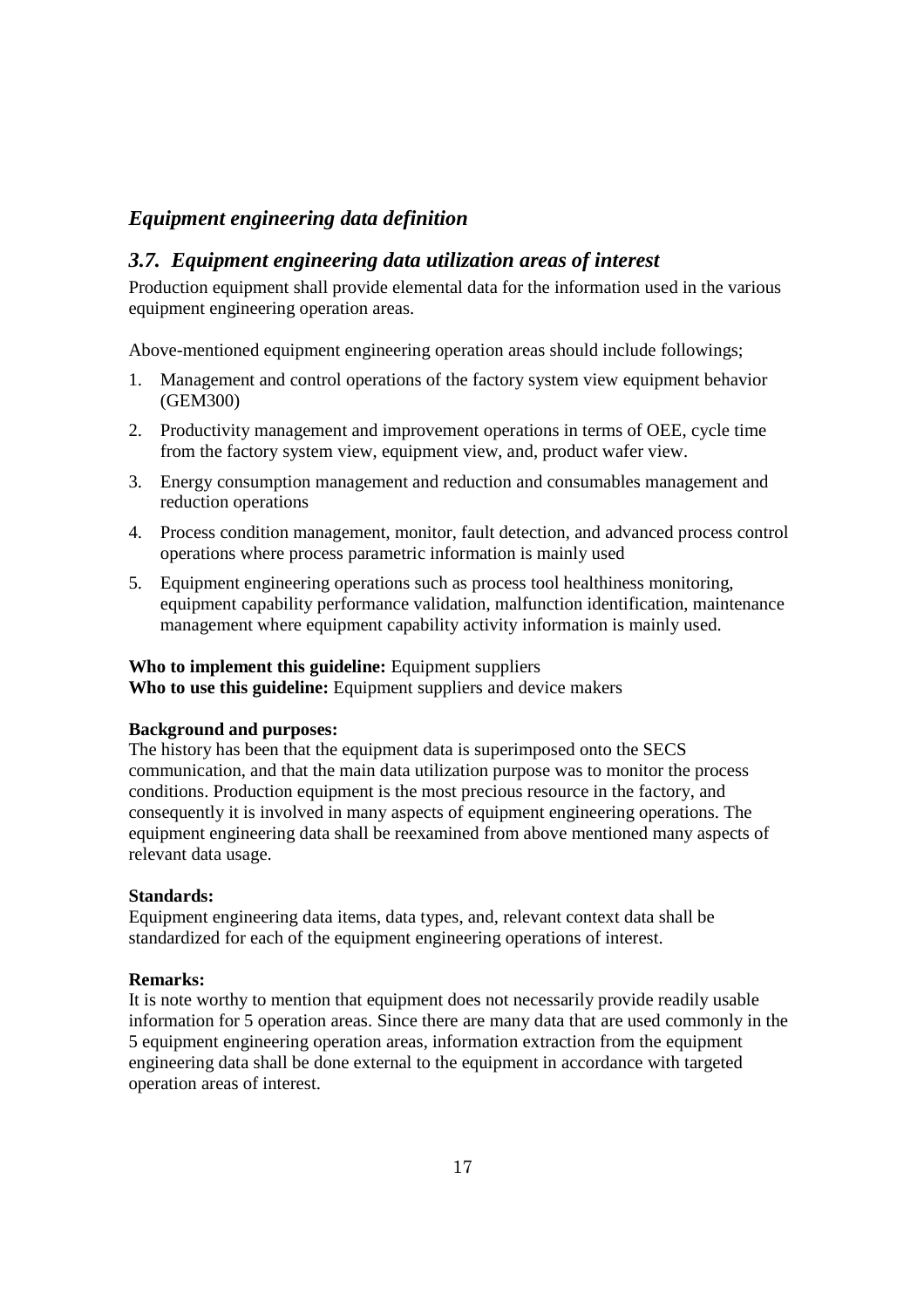# *3.8. Equipment engineering data structure*

The definition of equipment engineering data is designed in accordance with the logical modular structure per equipment's control capability logical structure.

**Who to implement this guideline:** Equipment suppliers and device makers **Who to use this guideline:** Equipment suppliers, device makers, and, software vendors

### **Background and purposes:**

Equipment engineering data should be designed so that it is used both by the equipment suppliers and device makers for the purposes of equipment quality maintenance and improvement. Although the process parametric monitoring has been historically the center of interest at device makers, equipment data that more directly describes equipment capability activities is required from the viewpoint of equipment supplier. The process performance of a production tool is hard to be described in terms of the process results since it is considerably dependent on process parameter settings and the wafer itself. Equipment quality should be visualized by visualizing individual capability performances. It should be understood that a production equipment is described as a logical combination of many individual equipment capabilities, and that some of these capabilities are common to other production equipment; i.e., an RF power application means is used in plasma CVD, PVD, dry etching tools. Design and utilization of equipment engineering data will be made efficient by standardized modeling of these equipment base capabilities.

### **Standards:**

Equipment capabilities shall be described in a standardized hierarchical logical structure. Base equipment capabilities should be standardized for their behavior models comprising of data definition and healthiness model.

### **Remarks:**

It is required that equipment engineering data is used per each of data utilization purposes with high efficiency. Information extraction from equipment engineering data should be well defined for automation without much labor. This means that equipment suppliers are able to gather data from the all process chambers delivered to users as needed and to evaluate the necessary part of the data with ease. If these are done by hand or with lots of mouse clicks, systematic and continuous equipment quality improvement will be jeopardized.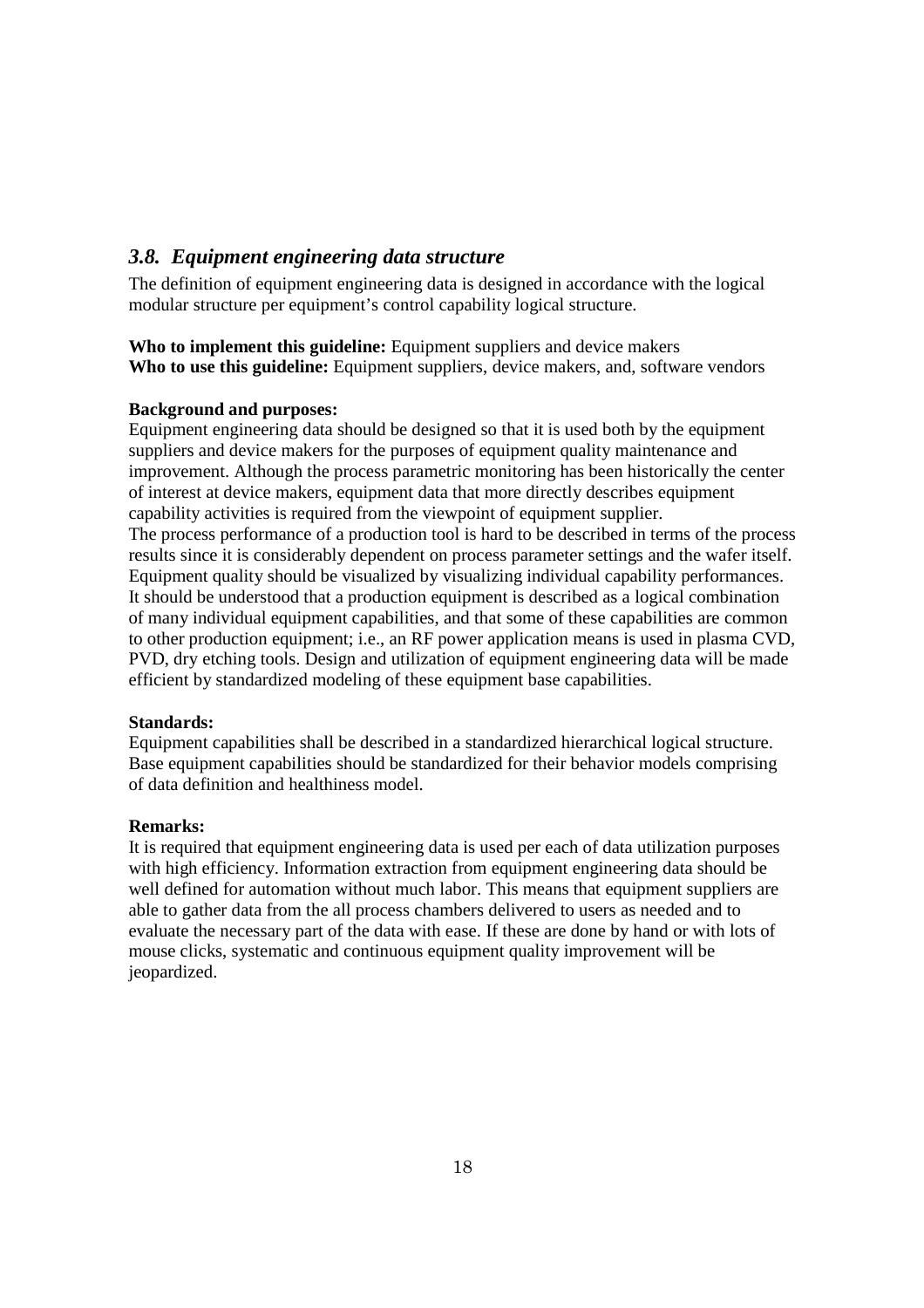#### *3.9. Equipment engineering data quality*

Equipment engineering data shall be designed to suffice its data specification in accordance with individual data usage purposes. More concretely following 4 data qualities shall be considered;

(1) Data items and their precisions defined after healthiness models of individual equipment capabilities

(2) Sufficiency of context for equipment internal activity description endorsed with equipment activity event data

(3) Sufficiency in time stamping that allows correct interpretation of series of equipment activity accompanied by control sequential structure information

(4) Provision of context data from the viewpoint of equipment control sequence that helps a cluster of data be allocated in the right timing of equipment's control sequence data where that cluster of data is obtained external to the equipment control. Such "external data" gathering examples are data collection of supplemental equipment such as slurry supply units or fast trace data collection by dedicated data collector hardware such as an etching end point detector.

**Who to implement this guideline:** Equipment suppliers and device makers **Who to use this guideline:** Equipment suppliers and device makers, and, software vendors

#### **Background and Purposes:**

Although the specification of equipment engineering data cannot be determined uniformly since there are many different data utilizations and different tool types, equipment engineering data should be provided with the quality that assures correct data interpretation. This data quality corresponds to context data provision. Context data should enable data extraction of particular focused areas with the right logical state of equipment and recognition of start and end of a certain control sequence. Some equipment sequence context may be deduced from combination of plural equipment activity event data. Plural data sets with different time stamps with different clocks can be correctly interpreted by provision of adequate sequence context data. In other words very high time stamping accuracy would be required with less adequate context information (equipment activity event data) to read the data in some cases.

It is extremely important to note that the equipment should be correctly adjusted for their embedded capabilities' functions with using the clocks inside the tool and without factory system clock synchronization by equipment suppliers. Therefore EE data should be designed so that EE data can be interpreted correctly within EE data. Such concept of data usage on both side of the industry did not exist, and this concept is true enabler of considerable improvement of the equipment and related engineering activities.

#### **Standards:**

Data quality standard development is required whose scope includes interpretation of equipment engineering data with using the combination of time stamping and equipment control consequence information from the viewpoint of data utilization procedure.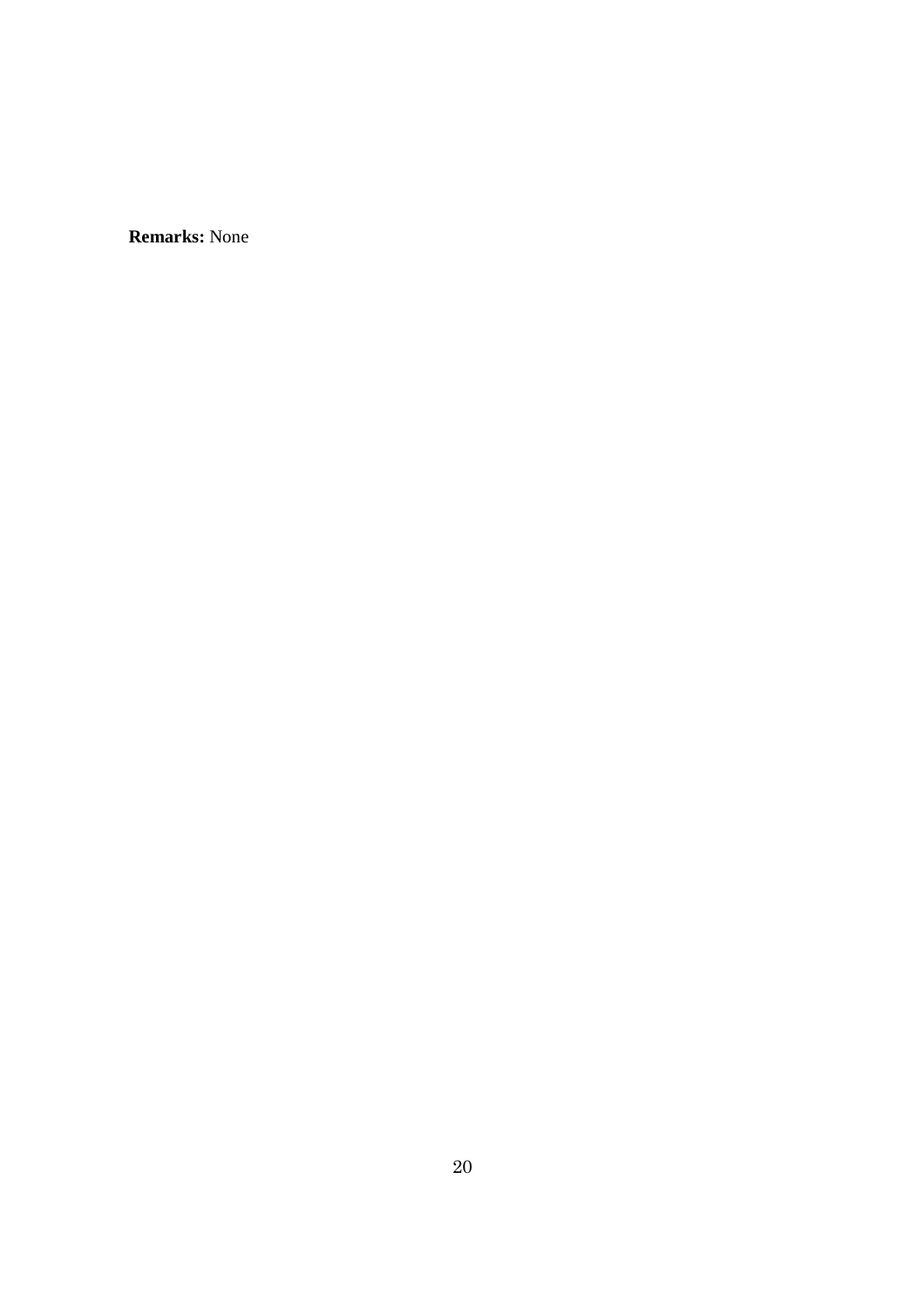# *3.10. Focus on machine-to-machine/chamber-to-chamber differences*

Equipment suppliers shall visualize process condition generation capabilities built in the equipment by equipment engineering data in accordance with the granularity that matches to the relevant sensitivity of the process with using reusable methods and referencing values. Equipment suppliers shall collect above mentioned equipment engineering data from the relevant process condition generation capabilities in all the shipment so that the data is to be statistically analyzed for reasonable management of chamber-to-chamber and machine-to-machine differences.

## **Who to implement this guideline:** Equipment suppliers **Who to use this guideline:** Equipment suppliers and device makers

#### **Background and Purposes:**

Process tools are designed to perform intended process execution of the relevant processes to the tools, validated, and, supplied to the market although there are many tool types and their processes to execute. Process condition generation means are to be validated for the stability, repeatability, and, fidelity to the instruction with the criteria at least through execution of the relevant best-known methods. The performances of the process condition generation means are to be compared with each other using these defined criteria over all the shipment. Statistical management of these equipment's process condition generation means at equipment suppliers is expected to encourage more rationalized management of equipment's performance to provoke further effective reduction of chamber-to-chamber or equipment-to-equipment differences at equipment suppliers.

#### **Standards:** None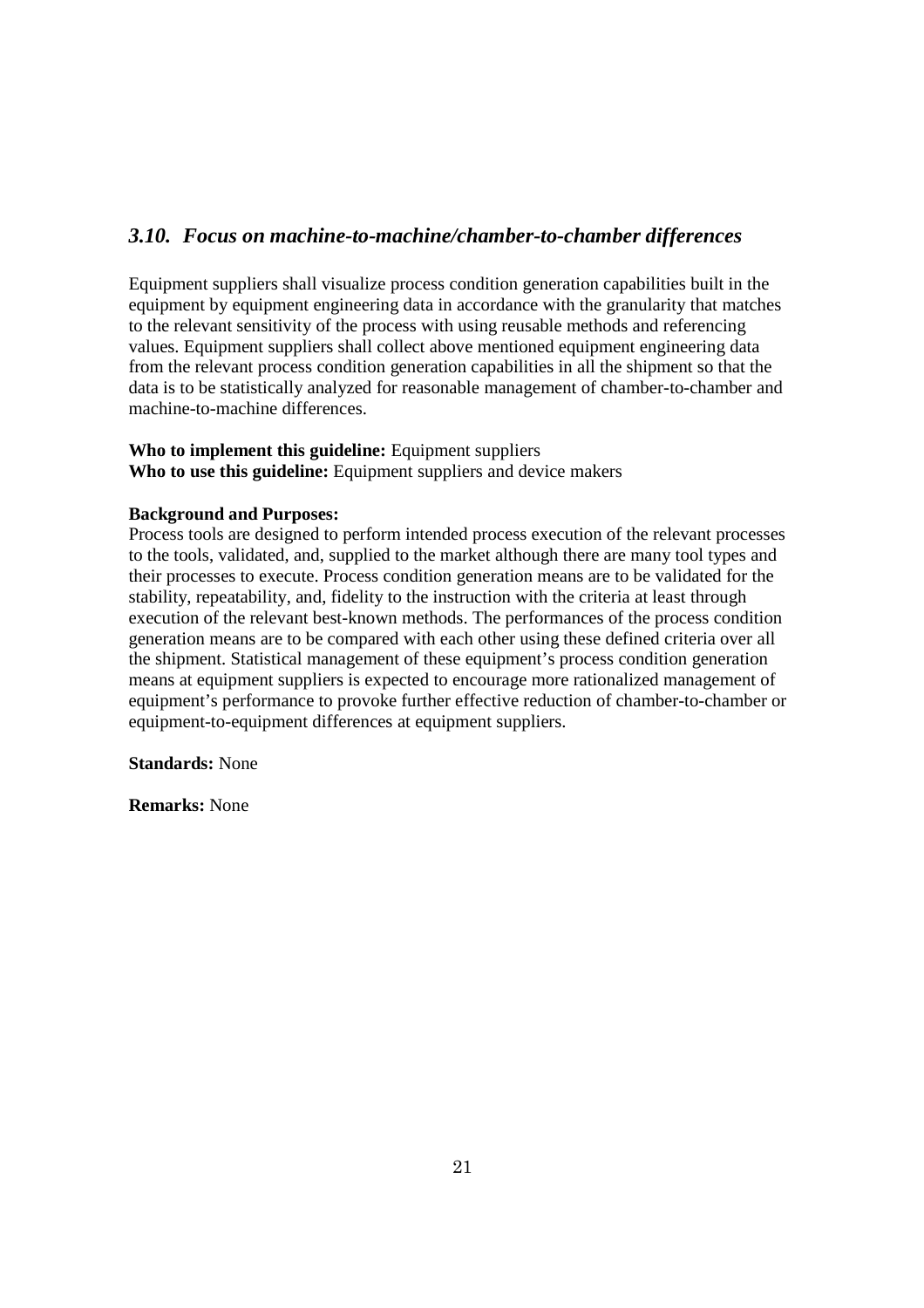# **4. Individual Wafer Equipment Control**

# *4.1. Graceful shutdown of production equipment*

While production equipment is designed to have the densely scheduled processing over wafers so as to maximize the throughput, a production equipment shall cease processing wafers safely when malfunctions in safety or base equipment capabilities are detected within the minimum granularity unit such as individual wafers or individual chambers. The consecutive sequence from the decision making of ceasing processing to actual shutdown shall be reported.

(Ref.: EEC Guidelines 2002)

### **Who to implement this guideline:** Equipment suppliers

**Who to use this guideline:** Equipment suppliers and device makers

### **Background and Purposes:**

The granularity of production tool's process ceasing action has not been standardized. It is important that the number of scrap wafers is minimized by designing production tools with minimum number of granularity of ceasing action.

#### **Standards:**

The process ceasing actions are to be standardized with considering the equipment types and variety of process status.

### **Remarks:**

The malfunction of the equipment should be detected within the process time of the relevant chamber in multi-chamber tool. Processed wafers and unprocessed wafers are clearly recognized. Process ceasing method should be selected per information available from the tool, depending on tool/process configuration such as series or paralleled sequence in multi-chamber tools.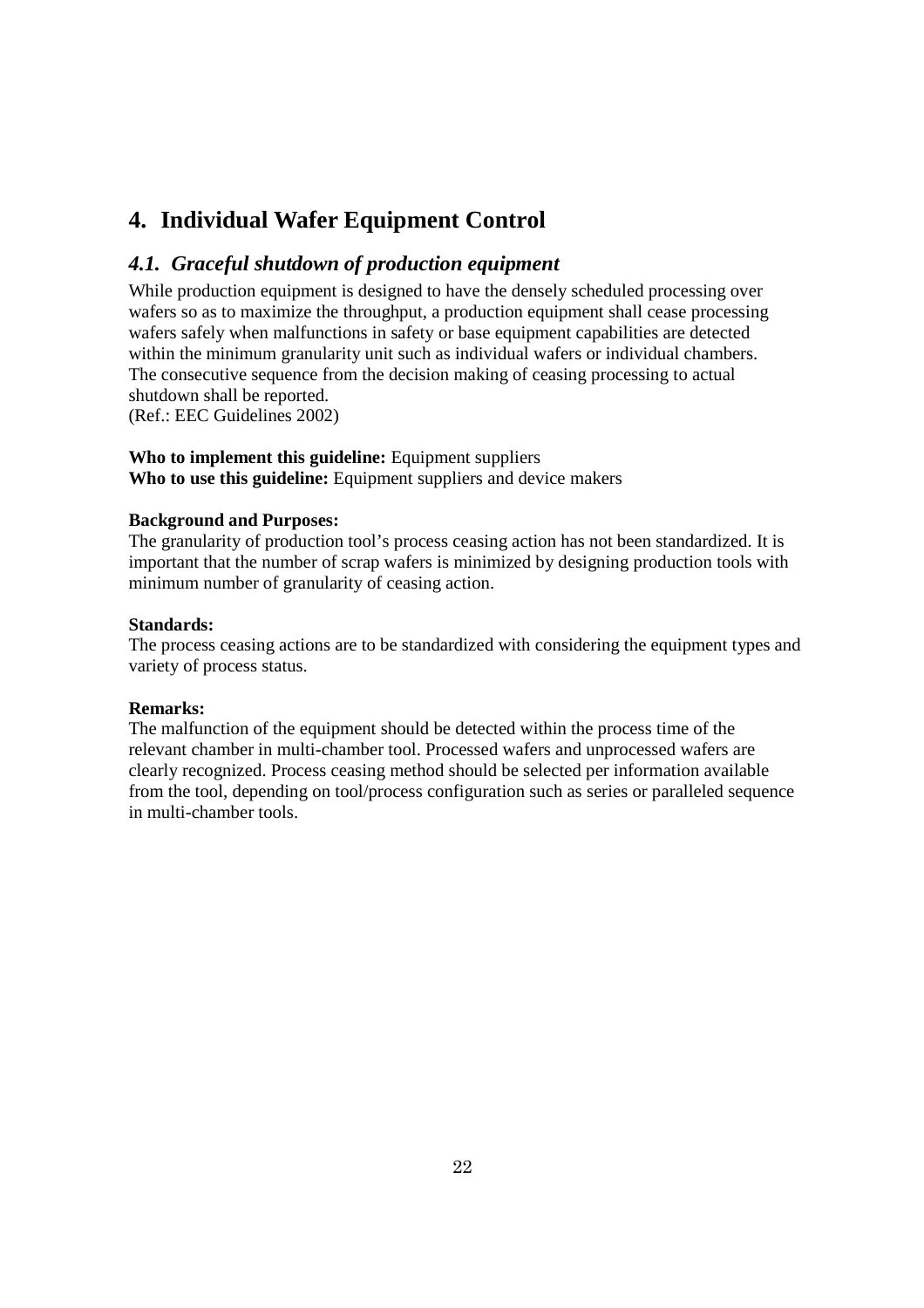# *4.2 Equipment capability performance conditioning and adjustment not linked to wafer processing control*

Equipment shall have a control means that allows either equipment internal control or external control to compensate equipment capabilities' performance variations where well established chronicle variation models are available. This control shall be delegated to the equipment by the factory system in an apparent procedure and the relevant compensation control activity shall be made visible to the factory systems.

#### **Who to implement this guideline**: Equipment suppliers **Who to use this guideline**: Device makers

### **Background/purpose**:

Equipment has well-known chronicle variations such as discharge impedance's decrease and its film growth rate change with a given power due to progress of erosion in the sputter target, and such as evacuation speed's decrease due to debris deposition accumulation inside the exhaust piping of CVD equipment.

This kind of stable and gentle change of equipment process performance still is specific to each of process chambers. Compensation control against such changes sometimes complicates the equipment control to unnecessary extent, and this is especially true for *small lot manufacturing* situations where much shorter time period of time is available to presetting such compensation parameters with knowing the destination process chambers for individual wafers compared to what it is for 25 wafer lot-based equipment control. Delegation mechanism of such compensation control to the equipment by the factory system eliminates such complication.

This mechanism would allow simple recipe operation without describing the compensation parameters in detail per individual chambers or equipment differences.

This kind of compensation is often done implicitly by equipment itself, but the compensation needs to be explicitly delegated and the compensation activity needs to be explicitly visualized.

#### **Standards**:

For the compensation, the logical interface needs to be standardized.

#### **Remarks**: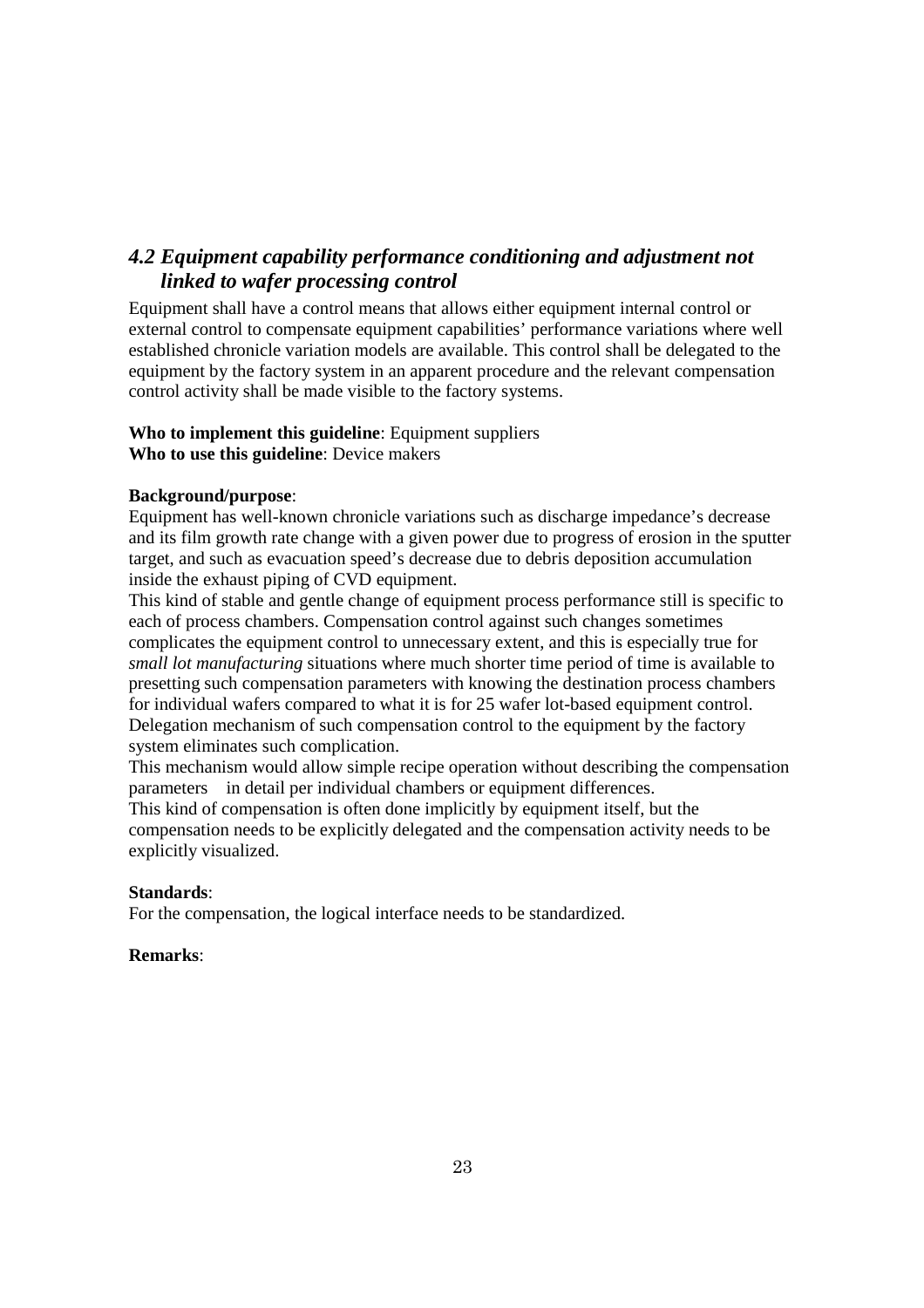# *4.3 Continuous wafer feeding and pick-up*

Equipment shall support operation using different *input carriers* and different *output carriers* to realize continuous feeding of unprocessed wafers to the process part of a tool and pick-up of processed wafers. Such operations shall include operations of dividing or mixing groups of wafers into *output carriers* as required. Equipment and the factory system shall mutually exchange the necessary information in order to pick-up unloaded *input carriers* and to feed carriers to load the processed wafers.

**Who to implement this guideline**: Device makers and equipment suppliers **Who to use this guideline**: Device makers

#### **Background/purpose**:

In case of equipment which has relatively large number of process positions, such as linked lithography equipment , unloaded empty carriers may occupy the load ports waiting for the processed wafers originated from these individual carriers to come back while they have no further unprocessed wafers to feed to the process part of the equipment. Furthermore AMHS is prevented from feeding carriers loaded with unprocessed wafers due to the occupation of load ports by these carriers. Although such phenomenon would be eliminated if sufficient number of lord ports are provided, it is not usually practical to widen equipment's physical width of the front end to accommodate large number of load ports. One solution is to virtually increase the number of lord ports, by replacing the empty carriers with new carriers loaded with unprocessed wafers so as not to discontinue wafer feeding while collecting the processed wafers into designated empty carriers. Loaded carriers are to be picked up at appropriate timings by AMHS so that the flow of processed wafers is not disturbed. This GL is intended to encourage such solutions for productivity recovery.

### **Standards**:

In addition to the uni-cassette operation already defined in GEM300, the above mentioned operation scenarios or likes of equipment need to be standardized.

### **Remarks**: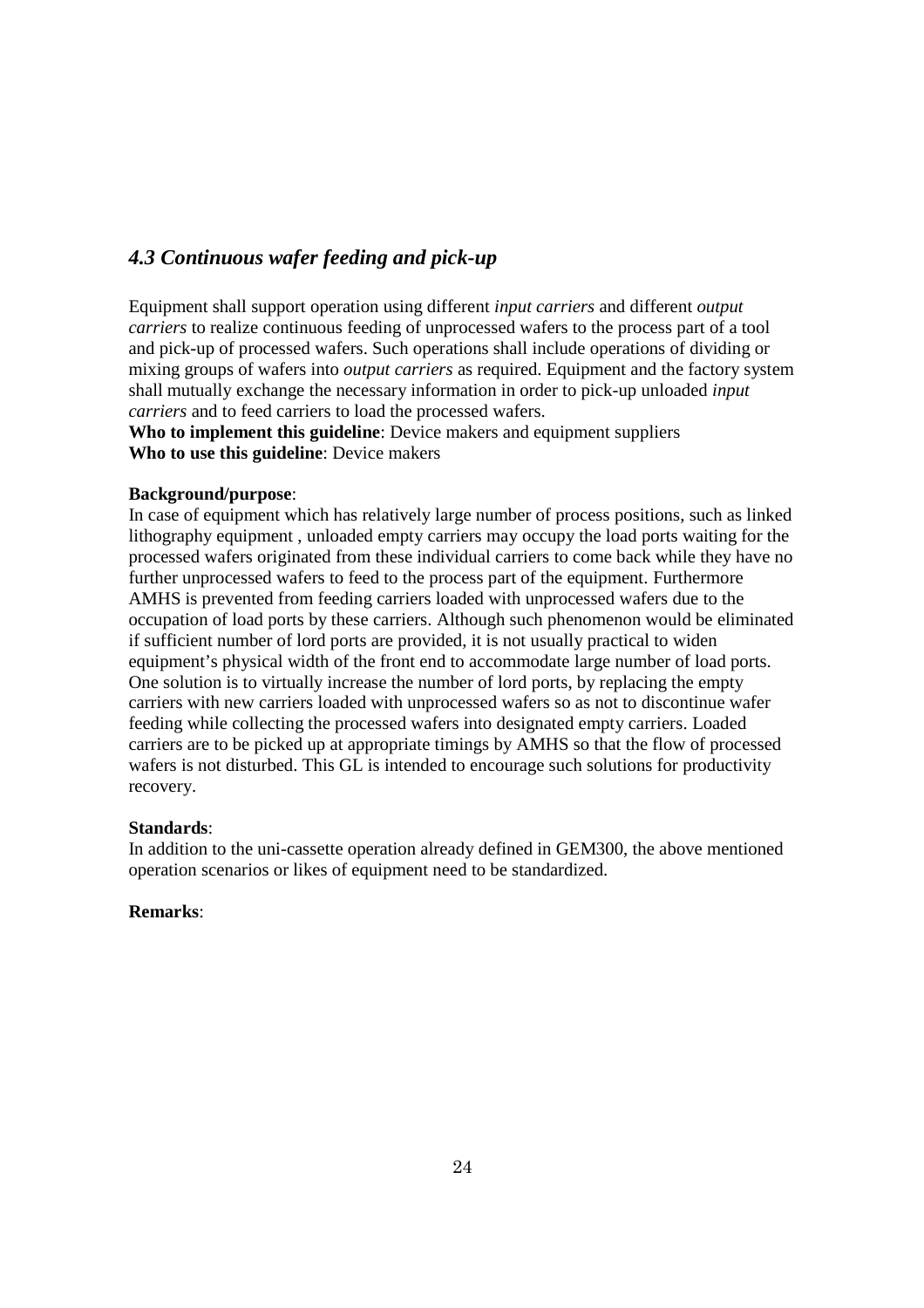# *4.4 Wafer-level over-taking control in batch processing equipment*

Batch process equipment with the internal buffer shall be capable of accepting *hot wafers* until the reserved process is started by the instruction from the factory system.

## **Who to implement this guideline**: Equipment suppliers **Who to use this guideline**: Device makers

**Background/purpose**: Batch equipment such as oxidation/diffusion, cleaning, and low pressure-CVD is one of the biggest obstacles to achieve reduction of hot wafer's cycle time. Operations below would enable reduction of hot wafer's cycle time. This would be a large positive impact to SoC business.

• In the case where reserved *fill-dummy wafers* for the scheduled batch can be replaced with *hot wafers,* new process starts after batch formation is repeated for the new set of wafers.

In the case where product wafers for the scheduled batch can be replaced with *hot wafers* or where *hot wafers* can be simply added to the scheduled batch, the new process starts after batch formation is repeated for the new set of wafers.

#### **Standards**:

Wafer-level over taking scenarios and its controlling methods need to be standardized for batch equipment.

# **Remarks**:

*4.5 Wafer-level intermediate process quality confirmation (Phase3)*

# *4.6 Wafer-level processing quality management (Phase3)*

*4.7 Productivity of inspection and metrology tools (Phase 3)*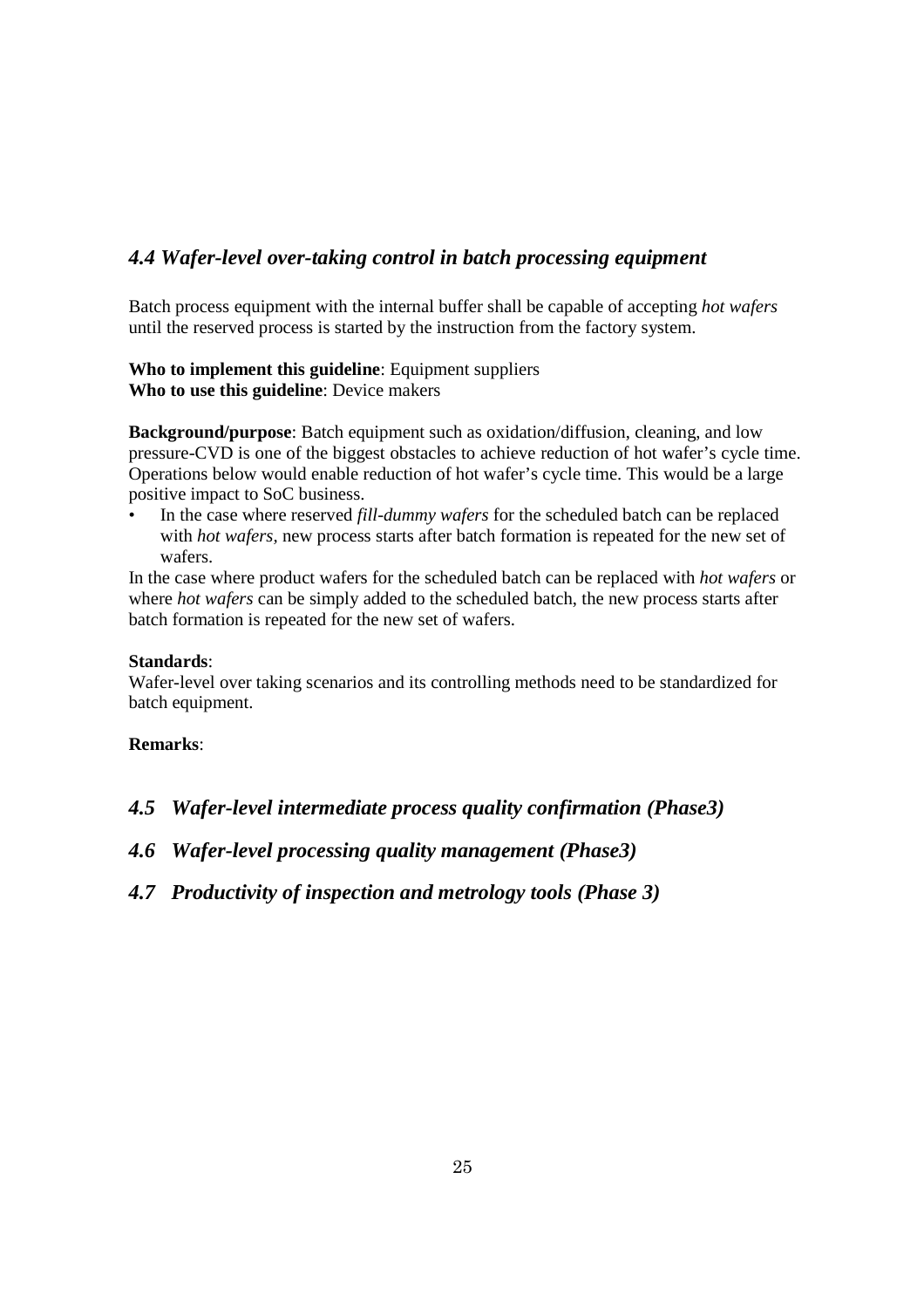# **5 Production Equipment Productivity Improvement**

# *Definition of Dandori*

*Dandori* operations are peripheral operations to the throughput-constraint main thread operations. *Dandori* operations include preparatory operations before the processing, post process operations, wafer transportations to the process tool or to the process part of the tool, and, wafer identification operation.

*Dandori* operations may be categorized per operation responsibility owners; Class 1 *Dandori* operations: where operations are all delegated to the equipment and designed by equipment suppliers to be executed within that production equipment. Class 2 *Dandori* operations: where operations reside across the boundary of factory and the production equipment, and they are very often related the information transfer. Class 3 *Dandori* operations: where operations are controlled by the factory system.

# *5.1 Dandori visualization*

*Dandori* operations shall be categorized for the ease of solutions development by device makers and the equipment suppliers. The categorized *Dandori* operations shall be defined with provision of the states and their triggers. *Dandori* data shall be designed for a structure so that the factory system and the equipment can share for control synchronization.

**Who to implement this guideline:** Equipment suppliers and device makers **Who to use this guideline:** Equipment suppliers and device makers

#### **Background and purposes:**

*Dandori* operation elimination or its time reduction, paralleling *Dandori* operation with the main thread operations, evaluation of effectiveness and related effects of *Dandori* operations are to be considered for improvements in cycle time and OEE. Historically *Dandori* operations have not been well categorized and defined per their logical location affiliations such as equipment side, factory side, and their boundary.

#### **Standards:**

*Dandori* operations should be defined and categorized in standard.

#### **Remarks:**

Figure 3 shows list of counter measures examples against productivity losses due to *Dandori* operations where the operations are categorized per owner of the operation.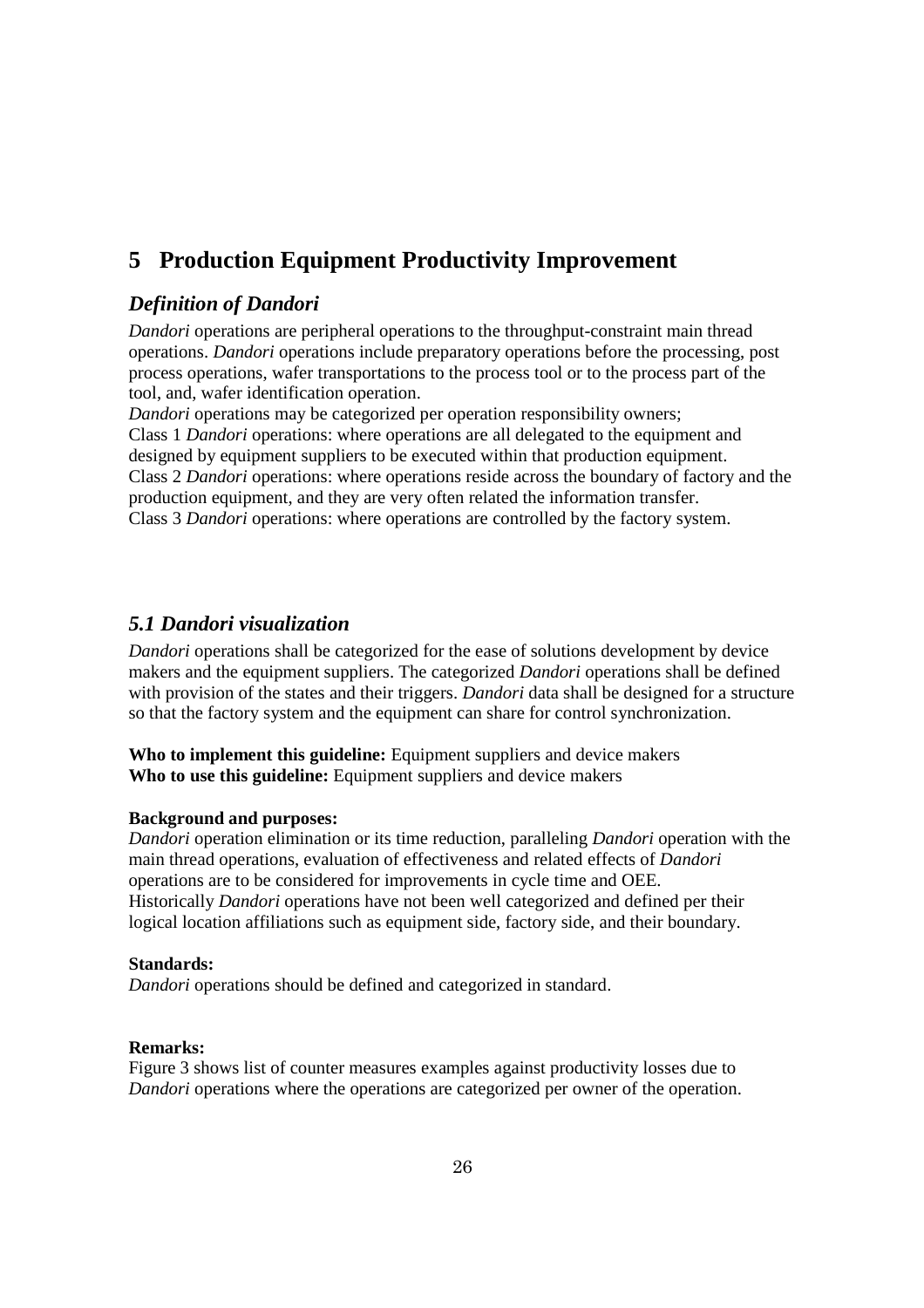| Category | <b>Improvement in Specific Technology</b>                                                                                                                        | <b>Improvement in Control Technology</b>                                                                                                                                 |
|----------|------------------------------------------------------------------------------------------------------------------------------------------------------------------|--------------------------------------------------------------------------------------------------------------------------------------------------------------------------|
| Class 1  | • Reduce seasoning and/or cleaning time<br>• Reduce WIP identification time                                                                                      | Optimize tool internal wafer transfer<br>scheduling<br>• Optimize tact balance between equipment side<br>and factory side                                                |
| Class 2  | • Reduce process instruction information<br>time<br>• Reduce WIP identification time<br>• Reduce carrier identification time<br>• Reduce NPW preparation time    | Parallel such operations as seasoning and<br>$\bullet$<br>cleaning with other operations<br>Preset the process instruction<br>٠<br>Optimize the wafer process order<br>٠ |
| Class 3  | • Reduce carrier dispatching time<br>• Reduce time used for equipment process<br>performance stability<br>• Reduce time used for product quality<br>confirmation | Pre-create of NPW process jobs<br>٠<br>Synchronization of job exchange and<br>dispatching<br>Parallel product quality confirmation<br>operations and other operations    |

**Figure 3:** Counter measure examples for productivity losses by *Dandori* operations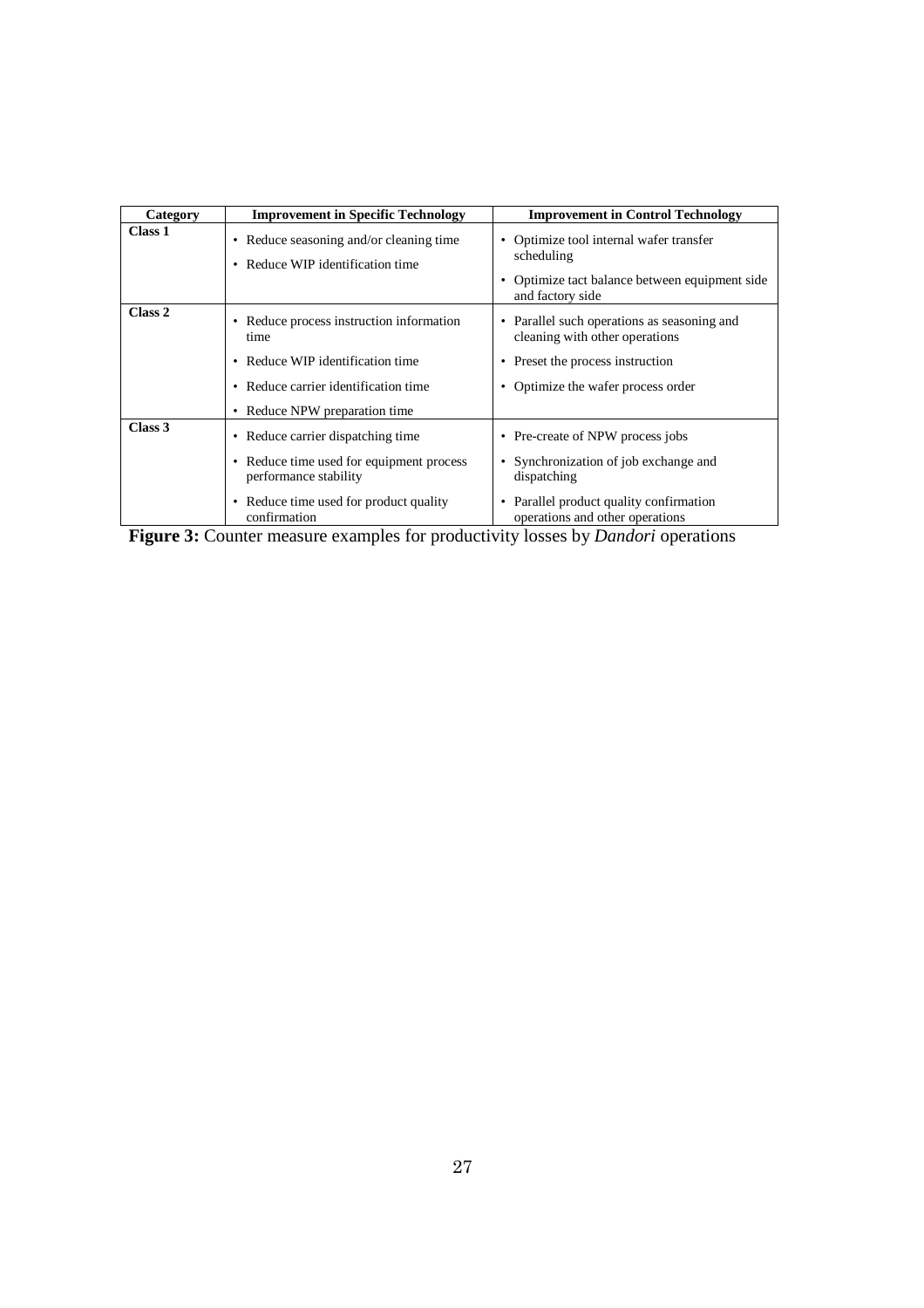# *5.2 Dandori control from the factory system*

Equipment shall be equipped with a capability that allows the factory system to instruct *Dandori* operations on the equipment. The above control information shall be designed for a reasonable structure.

**Who to implement this guideline**: Equipment suppliers and device makers **Who to use this guideline**: Device makers

#### **Background/purpose**:

Implementation of such capability that allows manipulation of *Dandori* operations on equipment will provide the same degree of controllability in sequence manipulation and visibility to the factory system as the processing execution, and it is expected to contribute to improvement of equipment productivity.

The information on scheduled *Dandori* operations on equipment as well as wafer processing needs to be communicated with the factory system.

#### **Standards**:

The control interface of *Dandori* operations needs to be standardized. The instruction information of *Dandori* operations on equipment needs to be standardized.

## **Remarks:**

Readers should refer to the requirements on wafer processing order manipulation. *Dandori* operations simply repeated on equipment would not be of interest for the factory system, and, therefore, the operations are often delegated to the equipment. The equipment needs to have two such simplified controlling functions; delegation of such *Dandori* operations to equipment and triggering the start of such *Dandori* operations.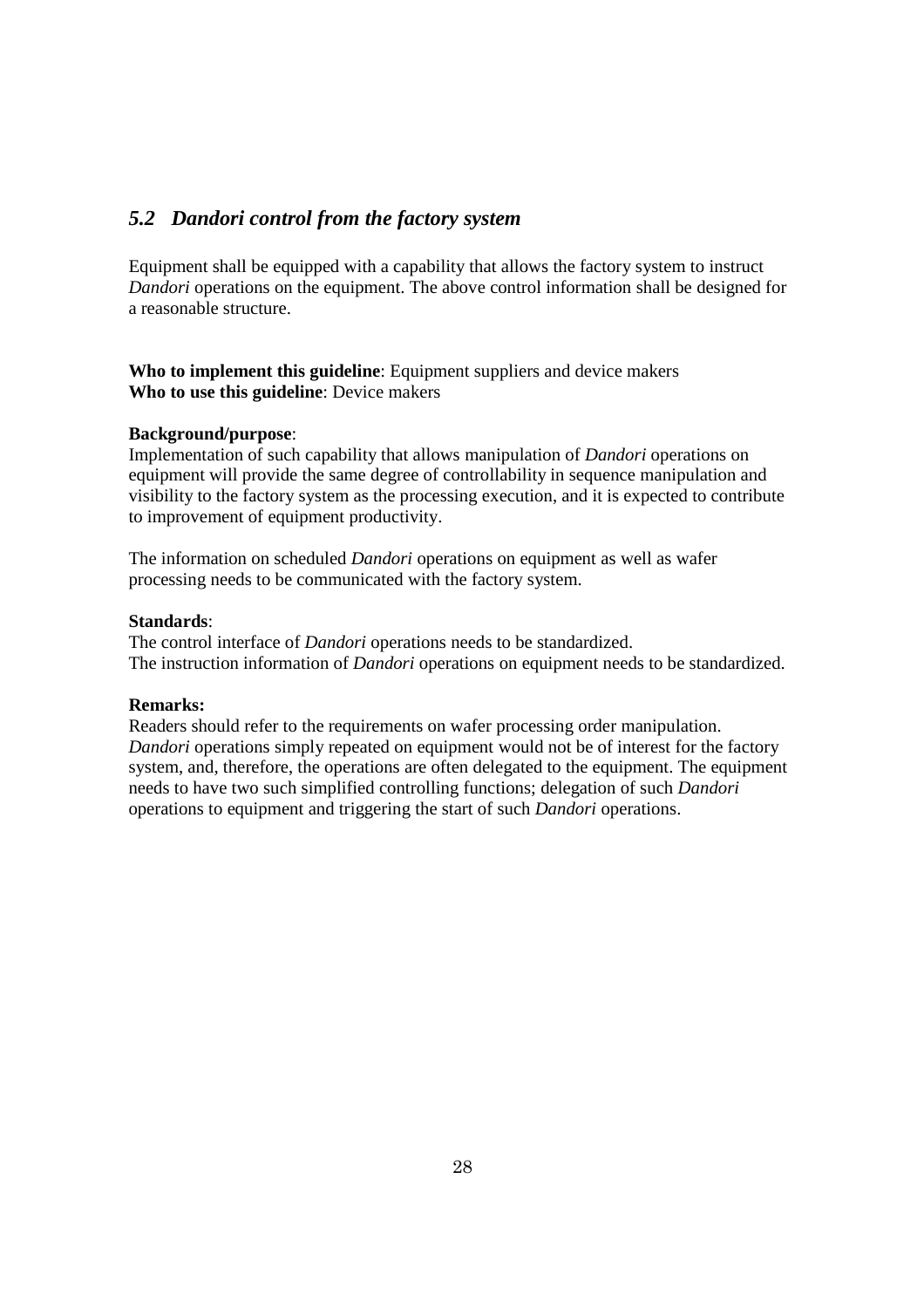# *5.3 Continuous wafer processing across lot boundaries*

Single wafer processing equipment shall be able to process wafers with the minimum production discontinuity across lot boundaries over different process lots as the equipment's process resources become available for the following lot.

#### **Who to implement this guideline:** Equipment suppliers **Who to use this guideline:** Device makers

# **Background and purposes:**

There are often observed unnatural discontinuity in production time of individual wafers across lots with different recipe contents.

Equipment needs to wait for a tool internal processing resources to become available to the wafers of the following lot (such cases as bake temperature setting change from one value to another across the lot boundary).

This guideline intends to encourage that the wafers in the subsequent lot will be processed without excessive delay so as to minimize the discontinuity in the production time.

#### **Standards:**

Standards for single carrier multi-lot capabilities need to be reinvestigated

#### **Remarks:**

Production discontinuity can also arise where continuous wafer supply from the load ports is not possible. The requirements in 4.3 should be referred.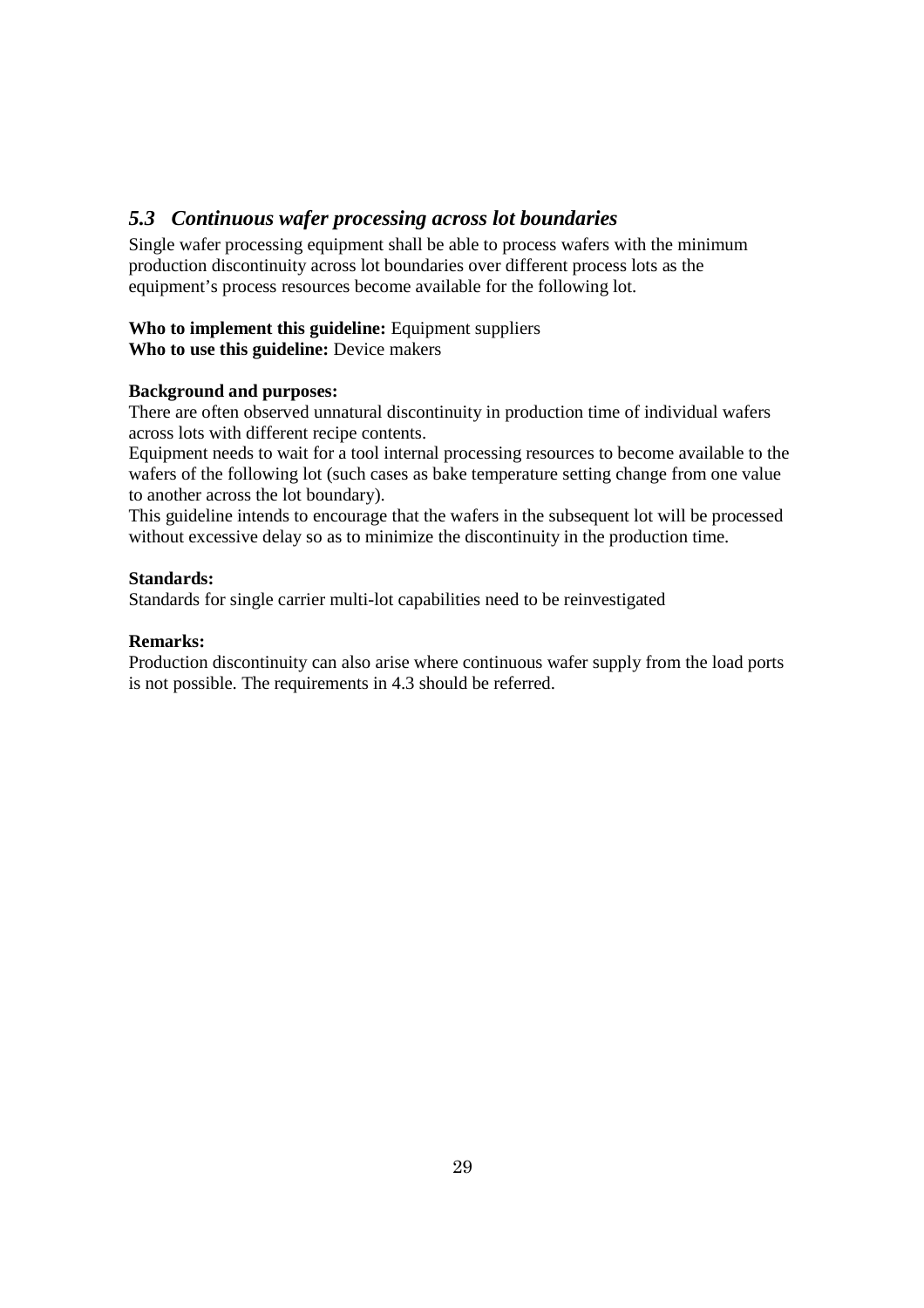# *5.4 Intended stable wafer processing*

A single-wafer processing tool shall conduct the identical processing to each of the individual wafers within a lot or across adjacent lots as intended.

## **Who to implement this guideline:** Equipment suppliers

**Who to use this guideline:** Equipment suppliers and device makers

### **Background and purposes:**

There are many factors beside what is written in a recipe that determine the process condition in process tools. A good example is the condition observed by the wafer between the 2 adjacent process steps in a multi-chamber configuration tools. It is important to understand the process conditions for the wafer between chambers such as wafer's waiting time on robot blade between steps, environment the wafers are exposed, temperature decrease, etc..

Process tools are expected to provide identical process execution to all wafers within a lot, or even for wafers in different lots with the same processing conditions in accordance to the equipment design concept for what is written in the recipe and what is not necessarily written in the recipe as well.

### **Standards:**

None

### **Remarks:**

Some process tools are designed to use plural process chambers in parallel, and in such cases, chamber-to-chamber differences are to be sufficiently reduced together with above mentioned effort to conduct the identical processing to the wafers.

Equipment control for identical wafer processing is to be visualized and can be validate as required.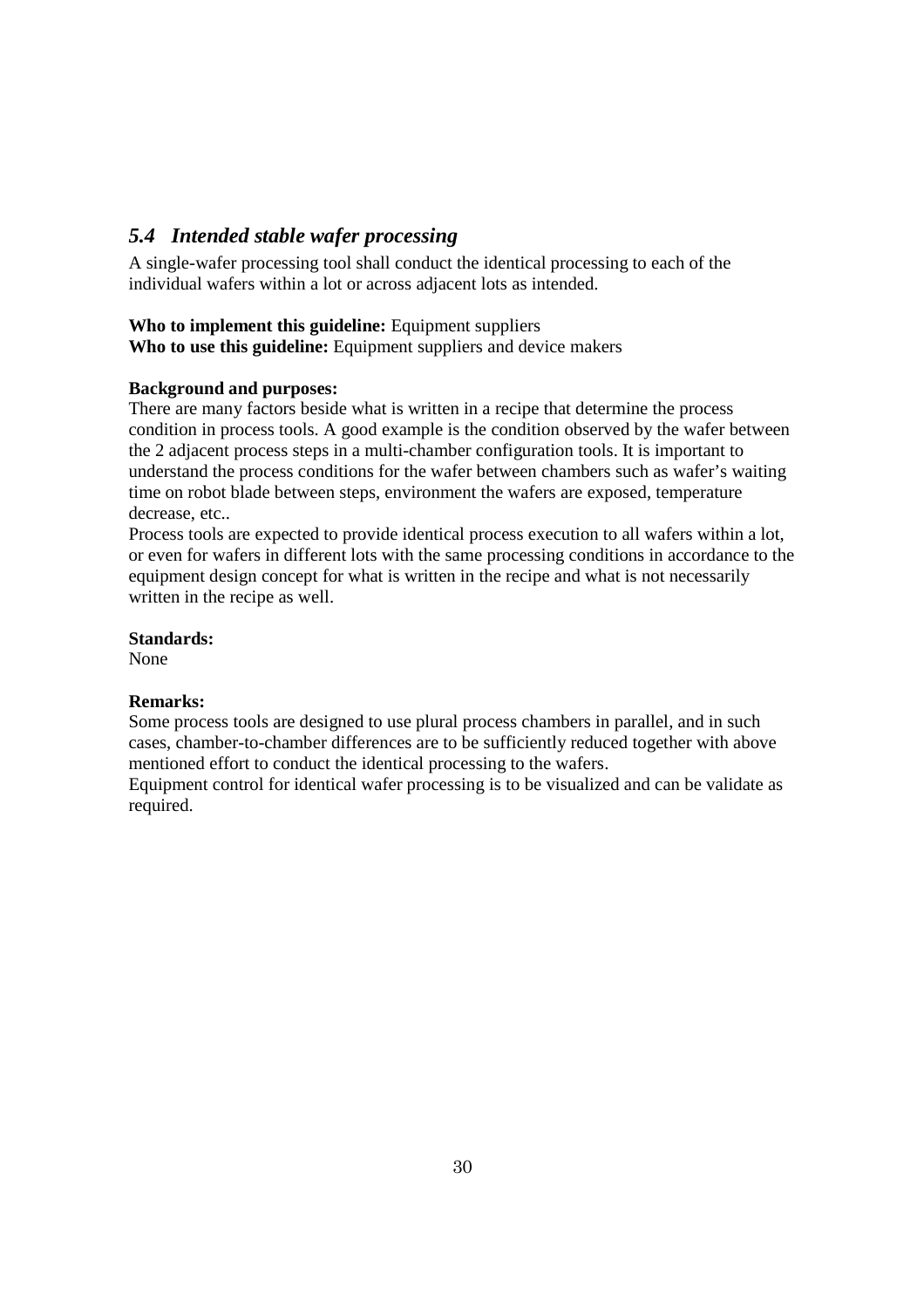# *5.5 External utilization of equipment internal counter information*

- 1. Life time progress information and state of consumables in the equipment shall be made externally accessible.
- 2. Setting values and current observed values of equipment's interlock capabilities shall be made externally accessible.

# **Who to implement this guideline**: Equipment suppliers **Who to use this guideline**: Equipment suppliers and device makers

# **Background and purposes:**

Equipment maintenance planning or scheduling is one of the basic equipment engineering operations. The lifetime progress information of the consumables in the equipment is very important to this operation.

Systematic confirmation of resetting consumables' lifetime counters after maintenance work is effective to prevent equipment's accidents and/or malfunction happenings that has pronounced high occurrence tendency especially after maintenance work.

Conformance confirmation of the setting values of interlock capabilities against the normal values is also effective to prevent equipment's frequently happening accidents after maintenance work. Systemizing above mentioned confirmation procedures are important.

### **Standards:**

Data items and data access methods need to be standardized.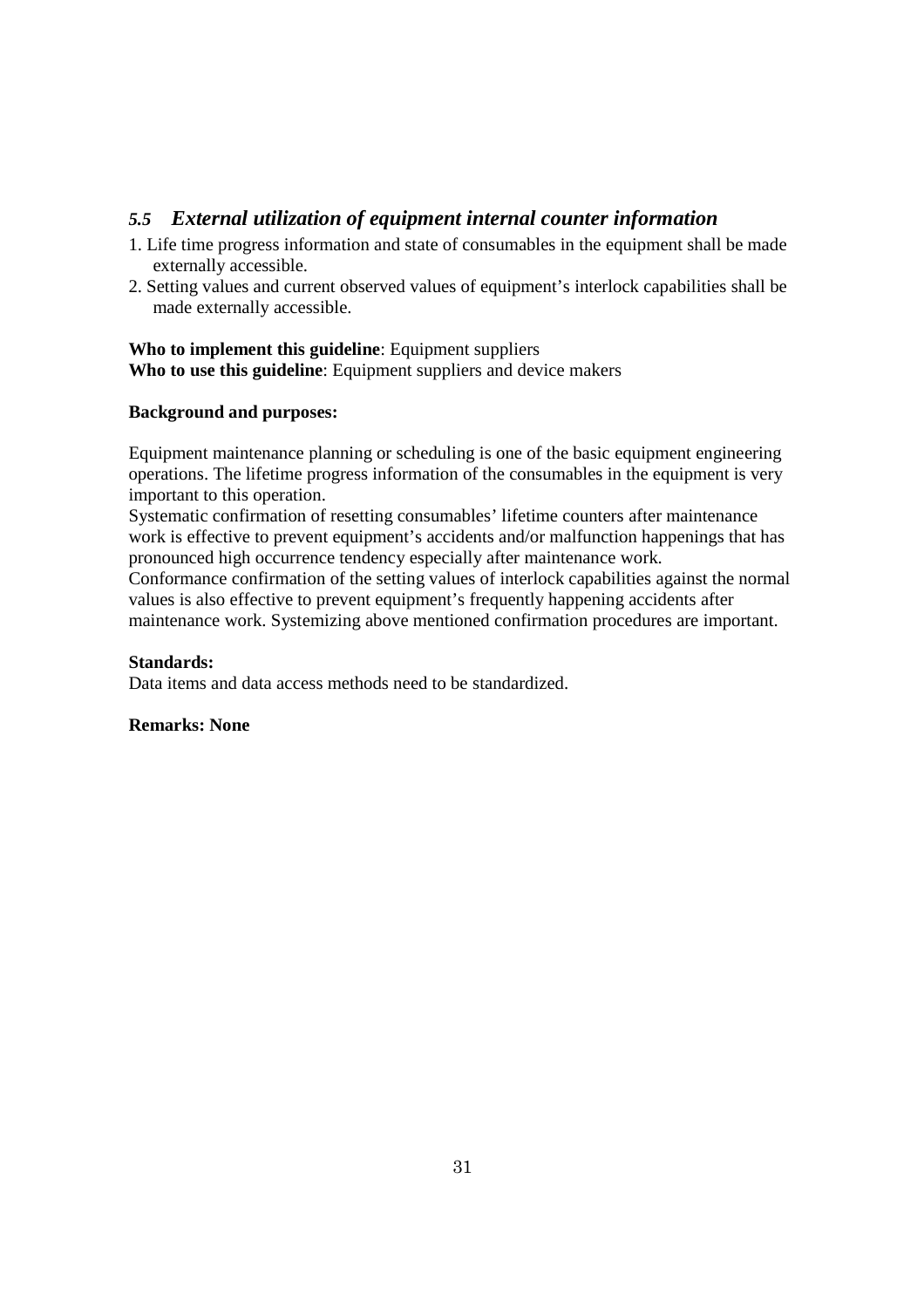# *5.6 Efficient operation of multi-chamber equipment*

Each of equipment's process positions, process stages, or, process chambers shall be designed to have its process acceptance state attribute. This state value shall be set and utilized by the factory system.

Process acceptance status are of that the chamber can process all processes designated to the equipment, that it can process some restricted processes, that it cannot process any product wafers but monitor wafers, or, that it can process only non-product wafer like dummy wafers. The change in the status shall be reported to the factory system.

#### **Who to implement this guideline**: Equipment suppliers **Who to use this guideline**: Device makers

#### **Background and purposes:**

In multi-chamber tools the whole operation is sometimes restricted to unnecessarily confined operations depending on state of one of the chambers, and different recipes may be needed to be given depending on the availability change in one of the chambers for the execution of the same process.

. The utilization summary data of multi-chamber equipment cannot be fully used because of the data's rough granularity in the state expressions.

It is anticipated that processing of production wafers in the normal state process chambers and processing such as chamber seasoning with non-product wafers are required to undergo simultaneously especially in multi-camber equipment.

A process chamber can be managed with the smaller engineering effort under most of its various status such as those during the recovery operation of equipment after maintenance such as seasoning and in the process of qualifying for production, in the full capability if individual chamber's availability state values are set by the factory system with reasonable granularity. The equipment would be able to combine these process position status and the attribute of incoming wafers so that partial maintenance of that tool is made possible. Useful data acquisition will be possible especially for multi-chamber equipment.

#### **Standards:**

The instruction method of setting availability status from the factory system needs to be standardized.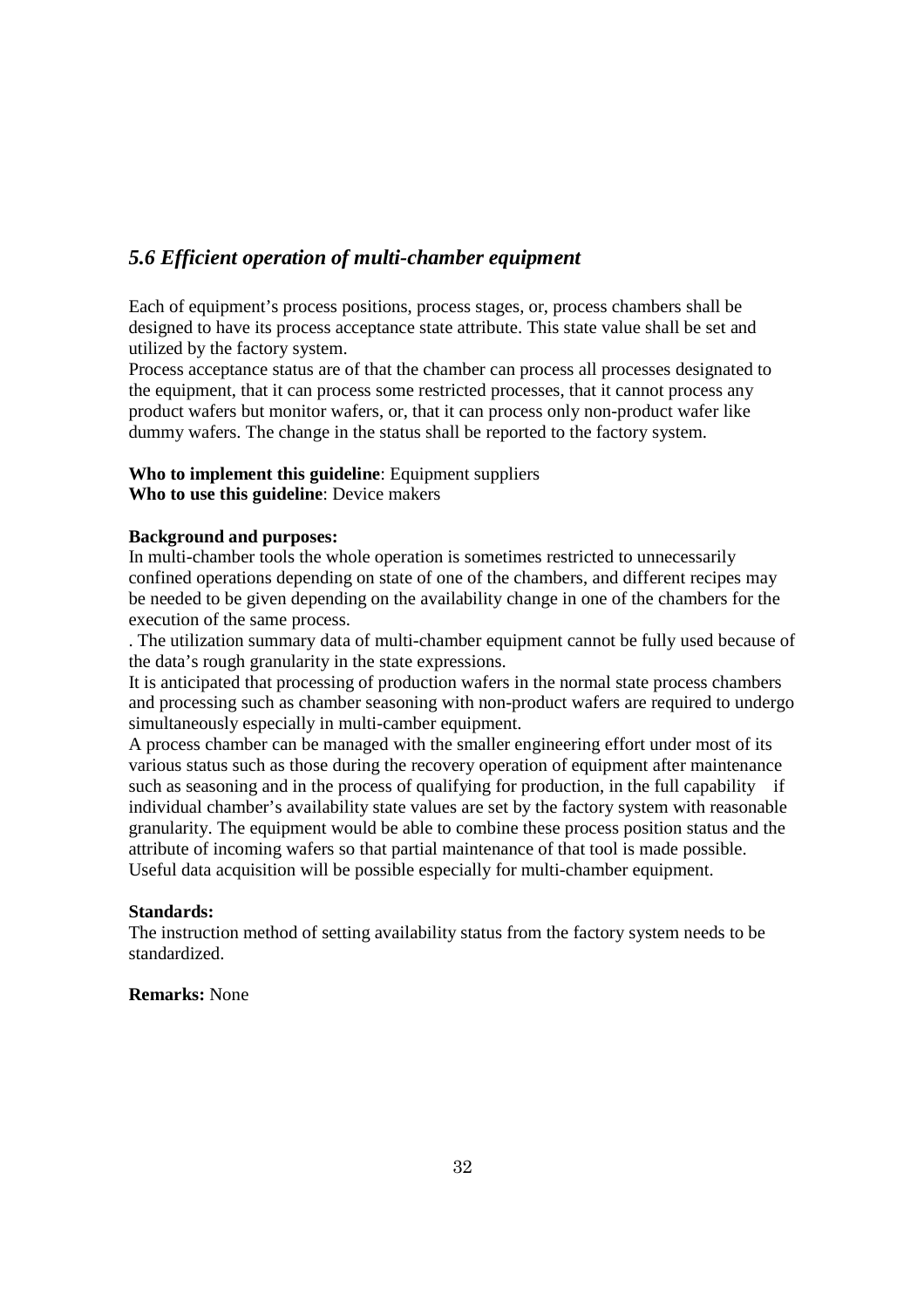# **6 New Factory-Production Equipment Control Interface**

# *6.1 Addition of wafer-level management interface*

Following information shall be defined across the interface where individual wafers are transferred to process part of the production equipment. This information shall be shared with the system external to the equipment.

The information to be handled is as follows;

Wafer identification information, wafer traceability information with its elements such as process sequences log data for individual wafers, wafer rotation at relevant wafer positions, equipment group, tools, equipment modules that individual wafers went through, carriers in which that wafer was loaded, processing instruction information such as the recipe, *Variable Parameters*, process positions.

### **Who to implement this guideline:** Equipment suppliers **Who to use this guideline:** Equipment suppliers and device makers

#### **Background and purposes:**

In high-mix production various process/chamber configuration and operations are possibly used. Therefore process management requires the granularity of individual wafers and individual processes used. Although the uni-cassette operation has been implemented for many years where carrier integrity and slot integrity are well managed at hardware level, such integrities will be possibly subjected to change in response to the wafer-level control of the next generation fab. Such elaborate management will be eventually lead to optimization of wafer feeding into individual process parts of the production equipment in terms of stable process and productivity control including cycle time reduction. This guideline is a basic prerequisite requirement to individual wafer-level manufacturing control.

#### **Standards: None**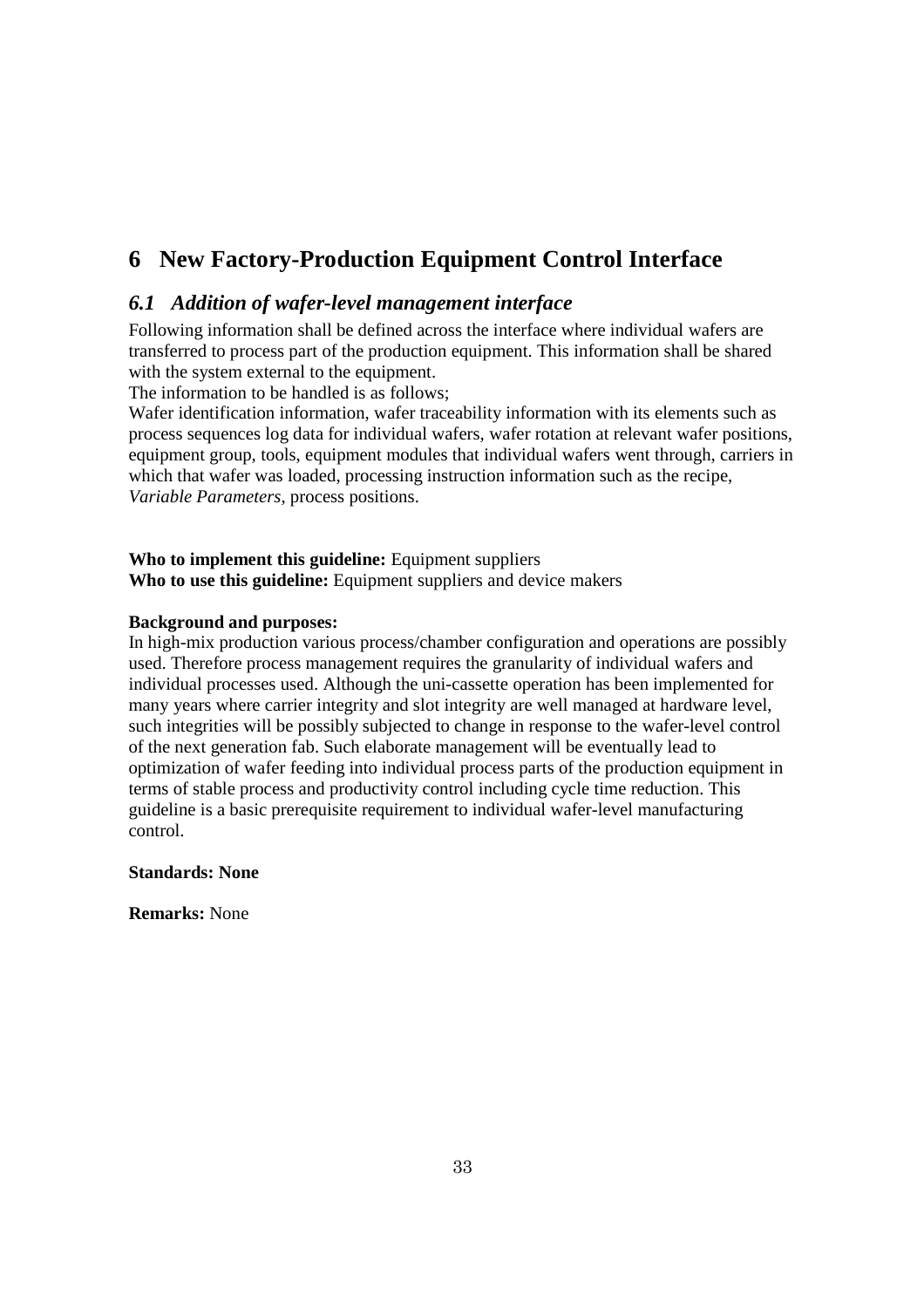# *6.2 Wafer-level equipment control interface*

Equipment shall be equipped with a capability that allows the factory system to manipulate the wafer processing queue and equipment's *Dandori* operation queue.

#### **Who to implement this guideline:** Equipment suppliers **Who to use this guideline:** Device makers

#### **Background and purposes:**

There is often observed necessity to improve equipment productivity by changing the wafer processing order which enables reducing process changes and reducing *Dandori* operations between process operations. The wafers of interest are those physically and/or logically given to the tool. Such control of the factory system virtually enables the single wafer production control.

Wafer processing order is may be changed within one carrier, or among different carriers. The manipulation of wafer processing order should be possible at the latest occasion so that the chance to accept the queue manipulation is large to retain the higher degree of productivity improvement

#### **Standards:**

Queue operation already defined in GEM300 needs to be reinvestigated and extended.

#### **Remarks:**

Readers should refer to the requirements of *Dandori* control from the factory system. The factory system needs to schedule *Dandori* processing together with the wafer processing order.

Equipment needs to upload the following data to the factory system so that the factory system is able to decide the next processing wafer.

- 1. Scheduled process end time of wafers being processed
- 2. Anticipated process end time of reserved wafers

3. The load ports and/or internal buffer shelves that are planned to be made available to the next wafer(s)

- 4. Anticipated *Dandori* operations and their information for the next available wafer(s) such as recipe download and conditioning the equipment
- 5. Next wafer's anticipated process start and end time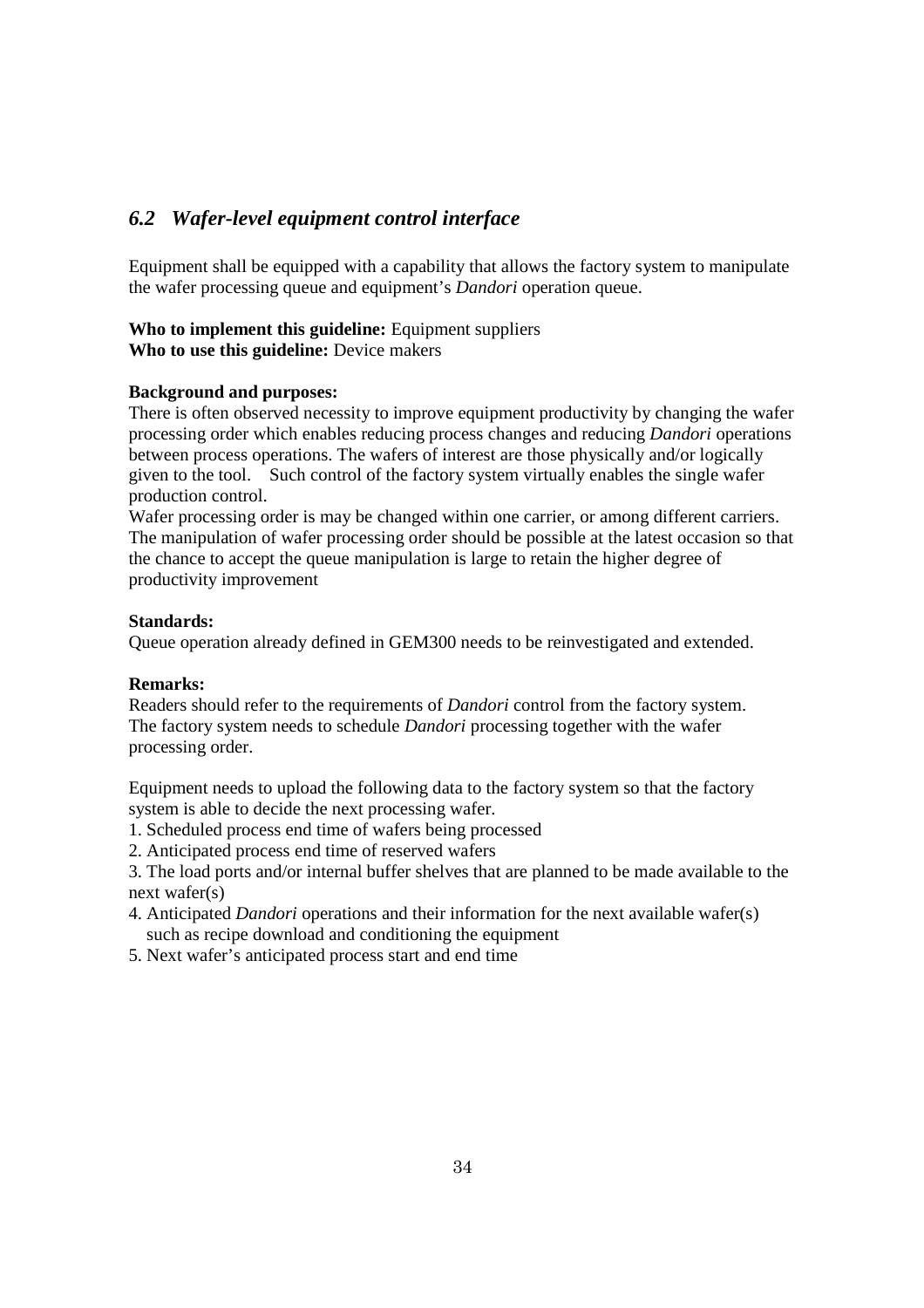# *6.3 Wafer-level traceability in production equipment*

Equipment shall be able to trace each of the wafers even on an event in which wafer processing queue is modified.

**Who to implement this guideline:** Equipment suppliers **Who to use this guideline:** Device makers

#### **Background and purposes:**

Currently in most of the cases wafers are processed per slot number order and they are returned to the same slot of the same carrier; they are called "slot integrity "and "carrier integrity", respectively.

Because of the productivity reasons it is sometimes necessary to change wafer's processing order. Some operations require different output carriers from the input carriers or different output slots from input slots. The ability to trace the wafers with accurate log data on wafer-by-wafer basis becomes extremely important for such operations.

The factory system needs a certain time to update the wafer trace information. For the implementation of wafer-level control the latest information is required in a real time manner for high granularity process control, and equipment should be able to provide to the latest trace data for fast control purposes.

#### **Standards:**

The wafer traceability provided by equipment needs to be standardized. Several standards need to be prepared according to different operation scenarios which include reading wafer ID and using it for control.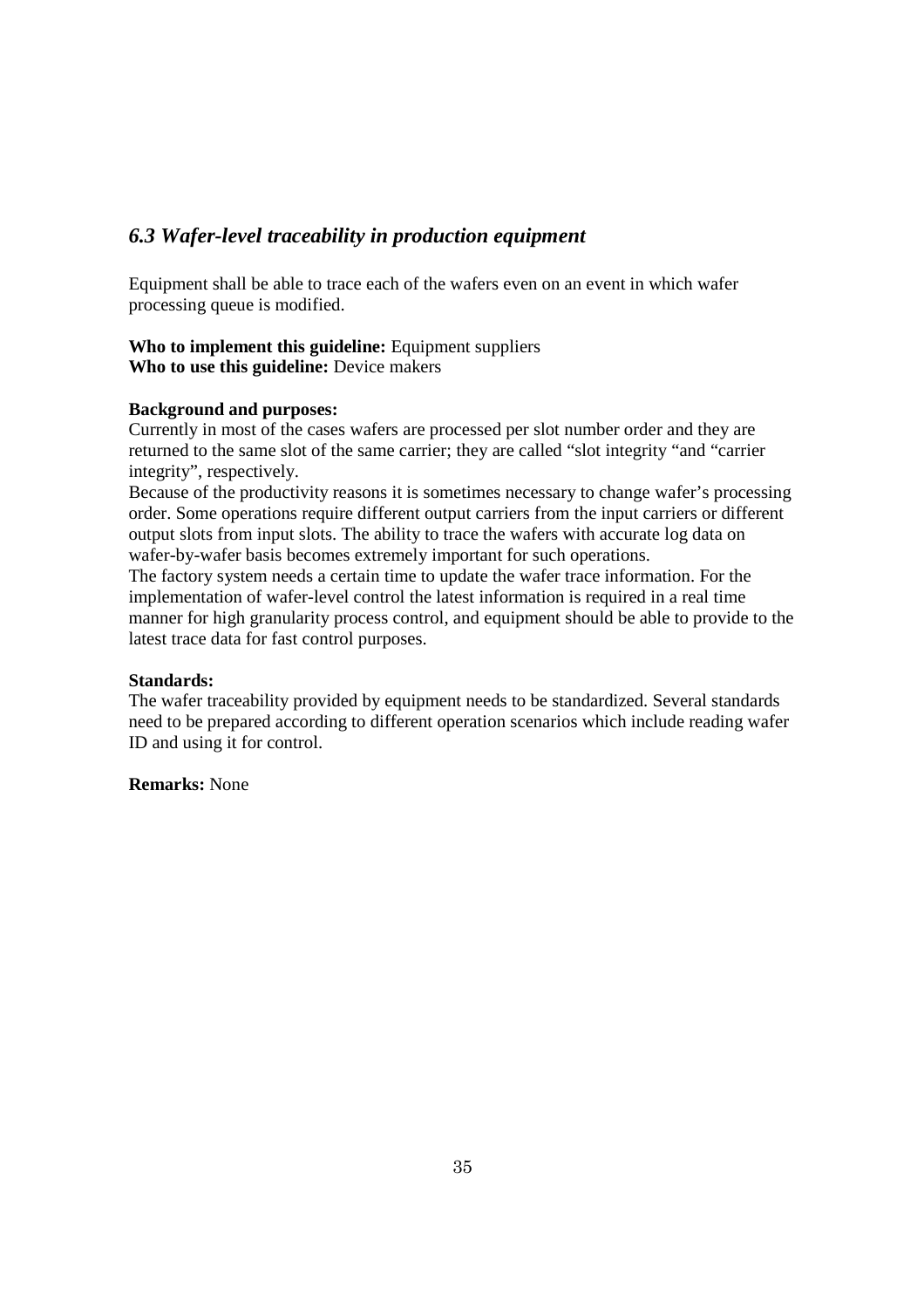# *6.4 Processed wafer and unprocessed wafer notification*

Equipment shall clearly distinguish processed wafers from unprocessed wafers, and report the relevant information to the factory system upon urgent process shutdown.

#### **Who to implement this guideline:** Equipment suppliers **Who to use this guideline:** Device makers

#### **Background and purposes:**

When equipment urgently shuts down processing, equipment needs to clearly distinguish the properly processed wafers, the likely improperly processed wafers, and the unprocessed wafers. Equipment needs to conduct wafer collection and recovery actions to the normal condition. This requirement is extremely important under such occasions.

#### **Standards:**

The notification method of the above mentioned information needs to be standardized.